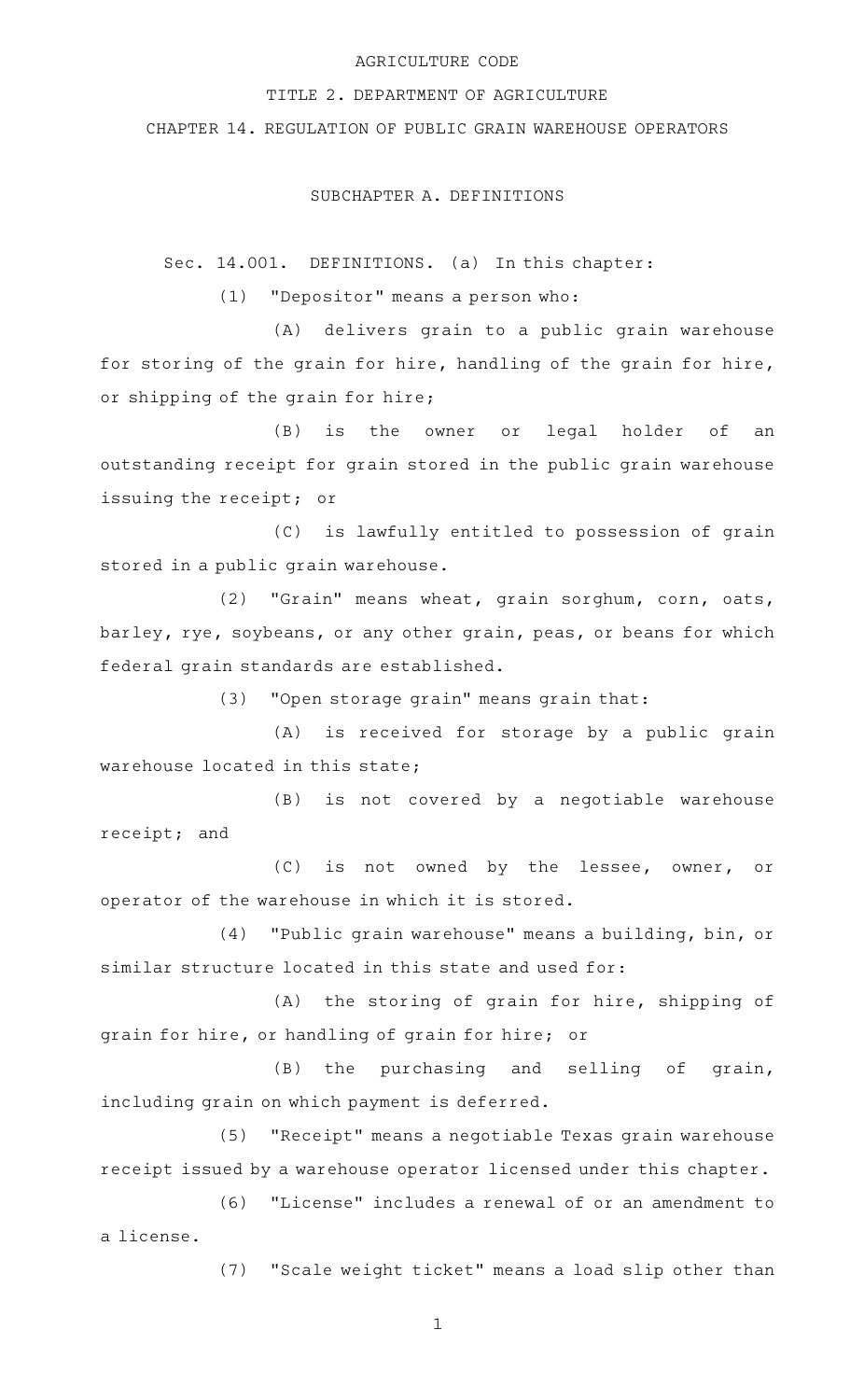a receipt given to a depositor or other person by a warehouse operator licensed under this chapter on:

(A) initial delivery of the grain to the warehouse; or

(B) weighing of the grain on the grain warehouse operator 's scale, regardless of the destination of the grain.

(8) "Receipted grain" means grain that is stored in a public grain warehouse and for which a Texas grain warehouse receipt has been issued and has not been canceled.

(9) "Warehouse operator" means a person engaged in the business of operating a public grain warehouse.

(b) For purposes of this chapter, the term "public grain warehouse" as defined by Subsection (a)(4) does not include railcars, trucks, boats, or other vehicles when used to transport grain.

(c) For purposes of this chapter, in those sections that require the warehouse operator to cooperate with or provide information to the department or issue documents or deliver grain to customers of the warehouse operator and in those sections that require notice to be provided to the warehouse operator by the department, the term "warehouse operator" includes all employees, agents, or other persons authorized by the warehouse operator to issue receipts or scale weight tickets or sign contracts or other agreements.

Acts 1981, 67th Leg., p. 1046, ch. 388, Sec. 1, eff. Sept. 1, 1981. Amended by Acts 2001, 77th Leg., ch. 1124, Sec. 1, eff. Sept. 1, 2001.

# SUBCHAPTER B. GENERAL PROVISIONS

Sec. 14.011. LIMITATION OF CHAPTER. This chapter does not apply to:

(1) a public grain warehouse covered by a license for the operation of a public grain warehouse issued by the United States Department of Agriculture or other federal agency;

(2) an individual producer-owner who does not receive from others grain for storage or handling for hire;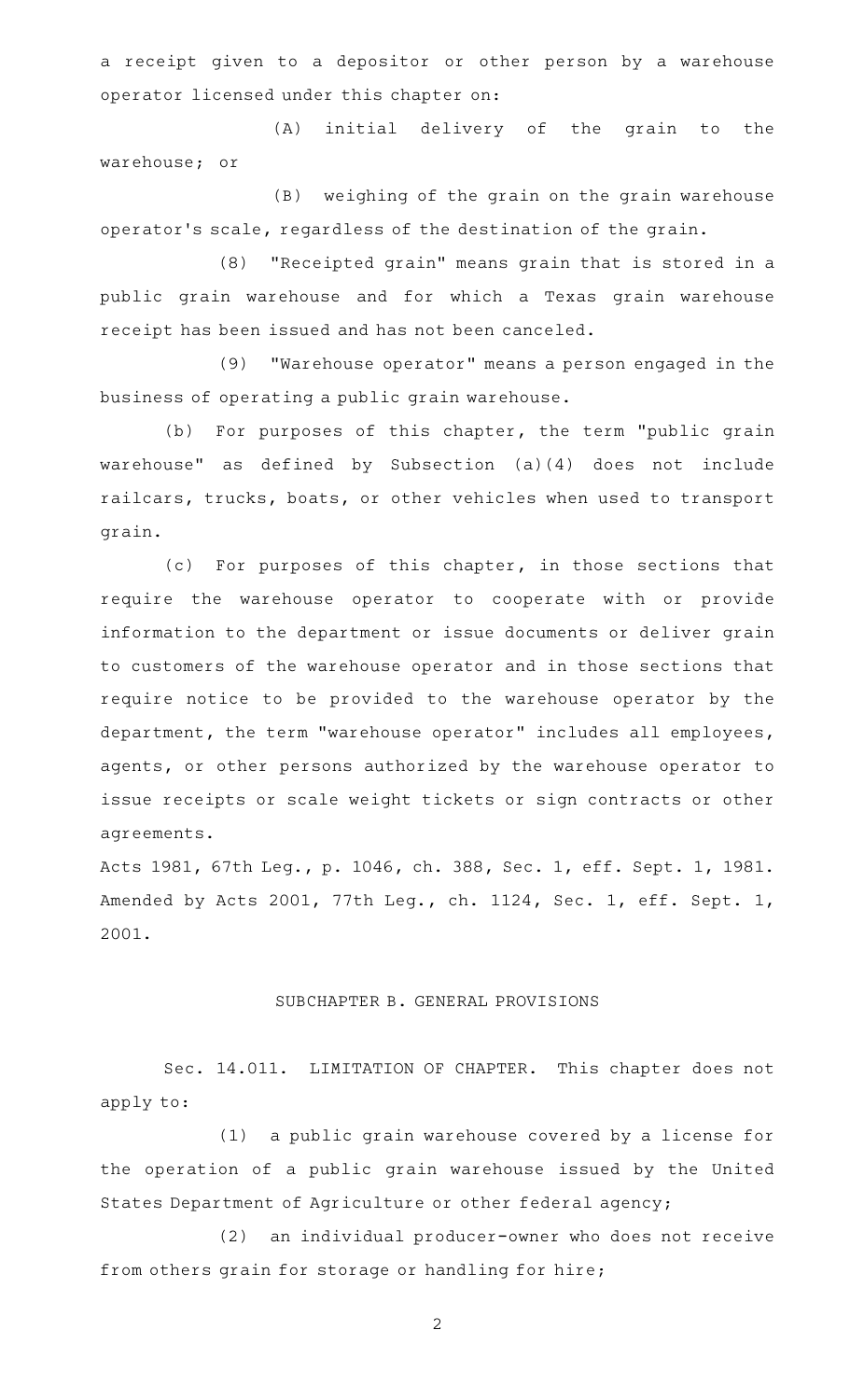(3) a person whose business is manufacturing grain or selling manufactured grain and who receives all grain with the intent to manufacture the grain or sell manufactured grain; or

(4) a person who receives grain with the intent of using the grain for planting seed or for feeding livestock on the premises where the grain is received.

Acts 1981, 67th Leg., p. 1046, ch. 388, Sec. 1, eff. Sept. 1, 1981. Renumbered from Sec. 14.002 and amended by Acts 2001, 77th Leg., ch. 1124, Sec. 1, eff. Sept. 1, 2001.

Sec. 14.012. BUSINESS INFORMATION. (a) Except as provided by Subsection (b), financial information of a warehouse operator provided to the department is confidential and not subject to public disclosure.

(b) Notwithstanding Subsection (a), financial information of a warehouse operator provided to the department may be disclosed:

(1) without sealing in an administrative proceeding commenced by the department against the warehouse operator;

 $(2)$  to a local or state law enforcement officer, a county attorney, a district attorney, or the attorney general, acting either independently or on behalf of the department, investigating the warehouse operator;

(3) in a civil proceeding commenced by the warehouse operator against the department;

(4) in response to a subpoena from a party in a civil proceeding commenced against the warehouse operator;

(5) to the issuer of the warehouse operator 's bond or letter of credit;

(6) to the public after:

(A) revocation of the warehouse operator's license;

(B) a voluntary closeout of all of the license holder 's facilities in this state;

(C) a petition for bankruptcy has been filed; or

(D) a receiver for the warehouse operator's assets has been appointed; or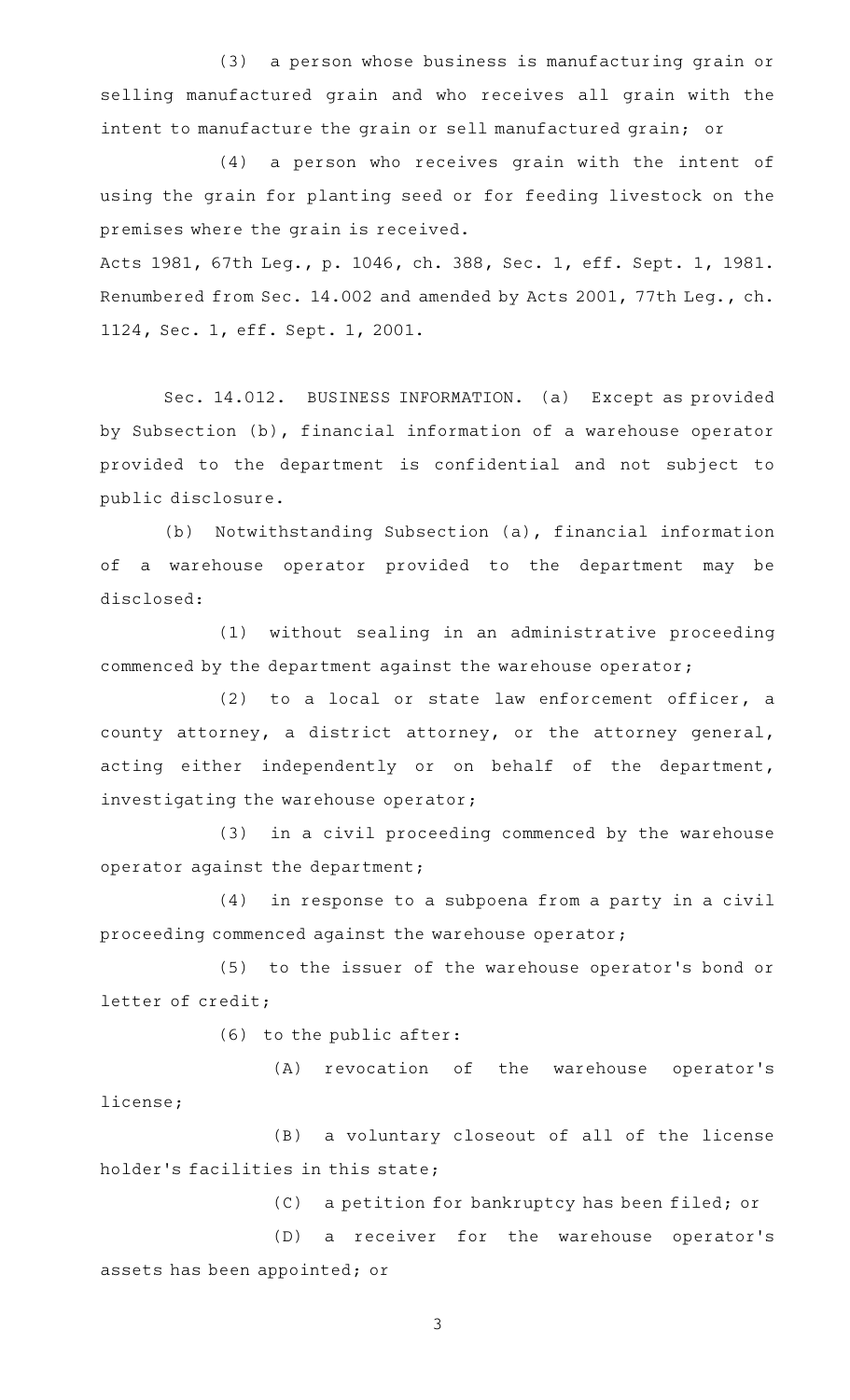(7) to any federal agency or any agency of another state conducting a compliance inspection or criminal or civil investigation involving the handling, storing, shipping, selling, purchasing, or receipt of grain.

(c) In this section, "financial information" means:

(1) a financial statement or other document provided by the warehouse operator to the department to evaluate net worth requirements under Section [14.031\(](http://www.statutes.legis.state.tx.us/GetStatute.aspx?Code=AG&Value=14.031)e);

 $(2)$  a financial audit provided by the warehouse operator to the department; and

(3) if the warehouse operator is subject to an ongoing investigation by the department:

(A) the price of grain paid by the warehouse operator to a depositor or other seller of grain delivered to or stored or handled by the warehouse operator;

(B) the price of grain paid by or to the warehouse operator by a depositor or other purchaser of grain delivered to or stored or handled by the warehouse operator; and

(C) the terms of payment for a price described by Paragraph (A) or (B).

(d) Notwithstanding any other provisions of this section:

(1) a party to a contract or other agreement with a warehouse operator may obtain a nonredacted copy of the contract or agreement; and

(2) a person who authored or contributed to the creation of financial information may be provided access to the financial information for the purpose of confirming the authenticity, truthfulness, or accuracy of the information. Amended by Acts 2001, 77th Leg., ch. 1124, Sec. 1, eff. Sept. 1, 2001.

Amended by:

Acts 2011, 82nd Leg., R.S., Ch. 168 (S.B. [248](http://www.legis.state.tx.us/tlodocs/82R/billtext/html/SB00248F.HTM)), Sec. 1, eff. September 1, 2011.

Sec. 14.013. RIGHT TO INTERVENE AND NOTIFICATION OF DEPARTMENT. (a) The department may intervene in a suit for receivership, garnishment, bankruptcy, or any other legal action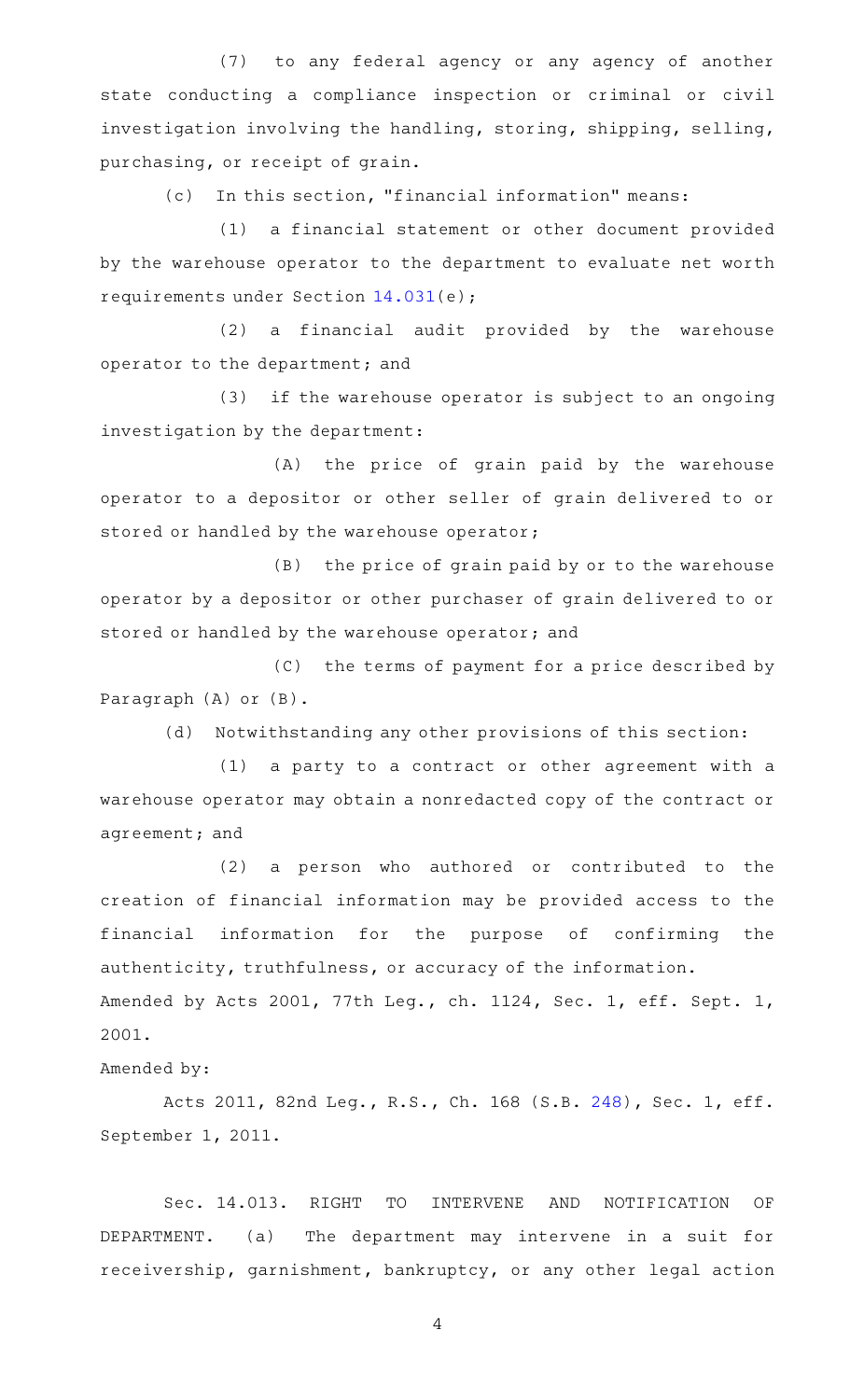affecting the assets of a warehouse operator licensed under this chapter or the grain assets of a depositor in a warehouse operated under a license issued by the department, including, to assert the rights of depositors not joined in the suit, a suit brought against a bond or surety under Section [14.065](http://www.statutes.legis.state.tx.us/GetStatute.aspx?Code=AG&Value=14.065).

(b) Any person who files a suit for receivership, garnishment, or bankruptcy or who commences any other legal action affecting the assets of a warehouse operator licensed under this chapter or the grain assets of a depositor in a warehouse operated under a license issued by the department, including a suit against a bond or surety under Section 14.065, must give notice to the department of the suit or legal action.

(c) Notice under this section must be in writing and delivered to the department by certified mail, registered mail, or commercial delivery service not later than the 20th day after the date on which the suit or legal action is commenced.

(d) The judgment in an action described by Subsection (a) is voidable if the notice required by this section is not provided.

(e) The court in which a suit or other legal action described by Subsection (a) is commenced may impose appropriate sanctions against a party who fails to provide the notice required by this section.

Amended by Acts 2001, 77th Leg., ch. 1124, Sec. 1, eff. Sept. 1, 2001.

Sec. 14.014. RECEIVERSHIP AFFECTING WAREHOUSE ASSETS. (a) A person appointed receiver for the assets of a warehouse operator licensed under this chapter is not required to obtain a license from the department if the person:

(1) is bonded and insured as described by Subsection (b); and

 $(2)$  after being appointed, does not:

(A) receive additional grain for storing for hire, handling for hire, or shipping for hire; or

(B) purchase grain for resale.

(b) A person appointed receiver shall maintain:

(1) a bond in the same amount required for a licensed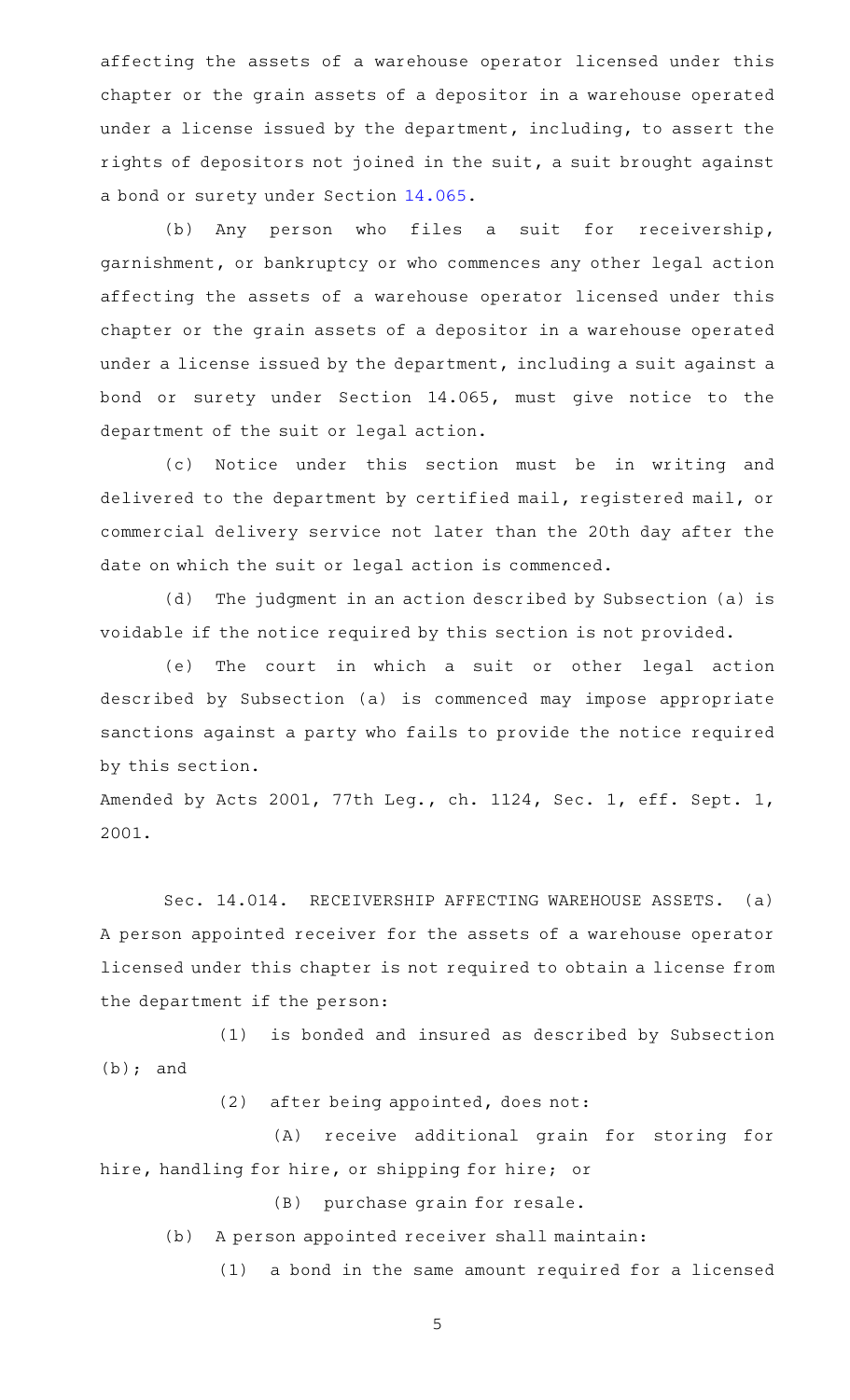warehouse operator; and

(2) casualty insurance in the same amount and type as required for a licensed warehouse operator.

(c) A person appointed receiver shall file proof of proper bonding and verification of insurance with the department on or before the date the person is appointed to act as receiver. Amended by Acts 2001, 77th Leg., ch. 1124, Sec. 1, eff. Sept. 1, 2001.

Sec. 14.015. POWERS AND DUTIES OF DEPARTMENT. The department shall administer this chapter and may:

(1) investigate the storing, shipping, and handling of grain and complaints relating to these activities through the inspection of:

- $(A)$  any public grain warehouse;
- (B) the grain stored in any warehouse; or
- (C) all property and records pertaining to a

warehouse;

(2) determine whether a warehouse for which a license has been issued or applied for is suitable for properly storing, shipping, or handling grain that is stored in or expected to be stored in the warehouse;

(3) include field seed within the definition given to "grain" by Section [14.001](http://www.statutes.legis.state.tx.us/GetStatute.aspx?Code=AG&Value=14.001);

(4) require that a warehouse operator keep records or submit reports the department determines are necessary in the administration of this chapter;

(5) require a warehouse operator or depositor to terminate storing, shipping, and handling agreements within a time specified by the department:

(A) on closeout or revocation of the warehouse operator 's license;

(B) if grain has been abandoned by the warehouse operator or a depositor and the warehouse operator or depositor cannot be located after diligent effort; or

(C) on issuance of an injunction ordering an unlicensed warehouse operator to cease operations;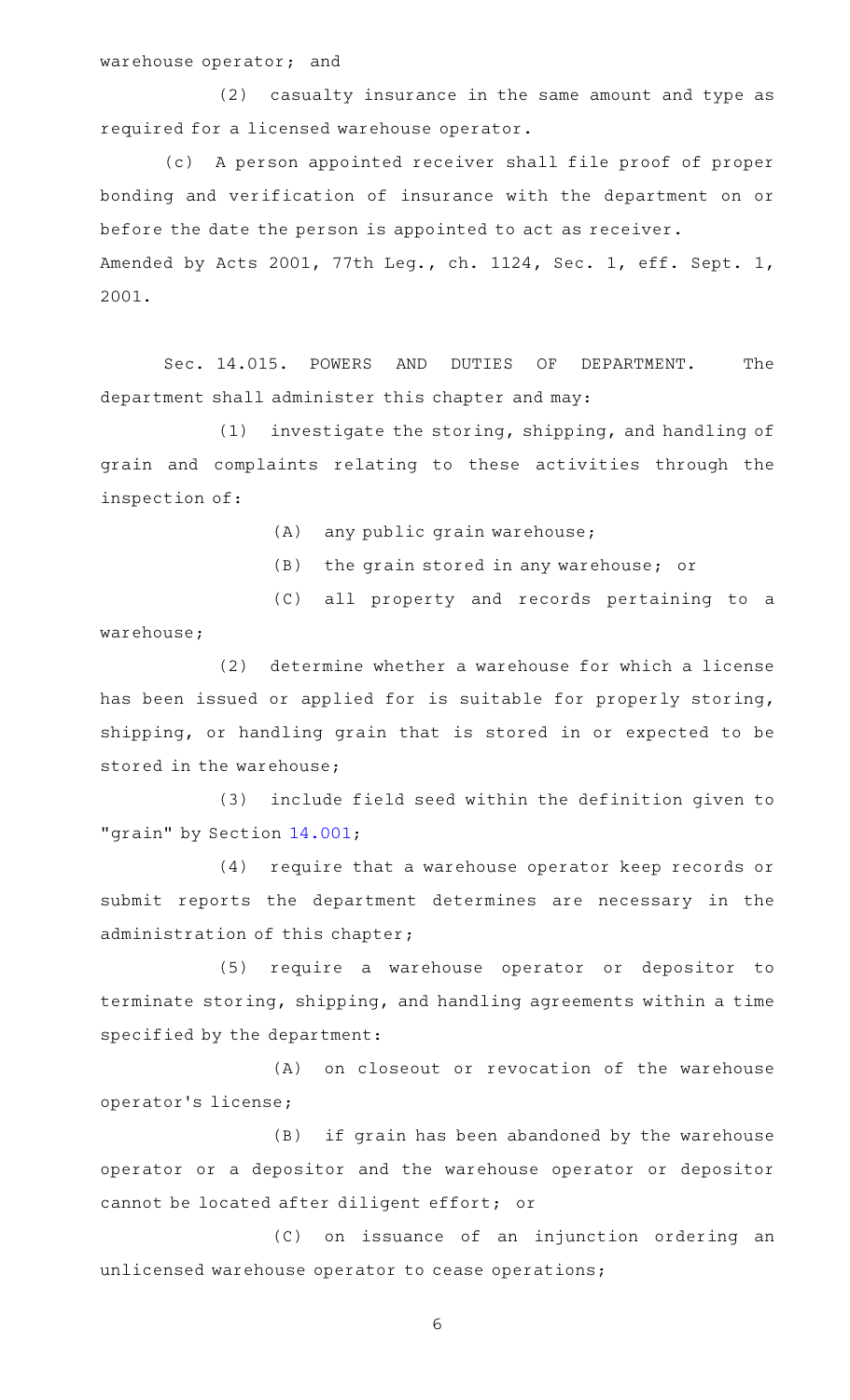(6) prescribe forms, including the form of receipts, bonds, or applications for licenses;

(7) for purposes of determining compliance with this chapter or amounts due to a depositor in an action taken by the department against a surety or surety instrument under this chapter, determine a warehouse operator 's specific obligations to a depositor, including:

(A) the type, quantity, or quality of open storage or receipted grain due a depositor;

(B) the payment owed a depositor if a shortage or variance exists in the type, quantity, or quality of a depositor 's open storage or receipted grain;

(C) the time and manner of delivery of grain due a depositor; and

(D) whether a warehouse operator has failed to deliver a depositor 's open storage or receipted grain within a reasonable time;

(8) by written order require a warehouse operator to deliver grain of a particular type, quantity, and quality to a depositor at a particular time and in a particular manner based on the department 's determination that the required delivery of grain is due the depositor;

(9) classify grain by category, including open storage, receipted, identity-preserved, company-owned, and abandoned grain, and adopt rules regarding the storage, shipping, or handling of classified grain, including recordkeeping and accounting requirements;

(10) seize the records of a warehouse operator, including any electronic records or the equipment or media on which the records are stored, during a period of suspension of a warehouse operator 's license;

(11) seal or post as sealed, or both seal and post as sealed, the warehouse of a warehouse operator:

(A) whose license has been suspended or revoked;

- (B) whose license has expired; or
- $(C)$  who is unlicensed;

 $(12)$  seal or post as sealed, or both seal and post as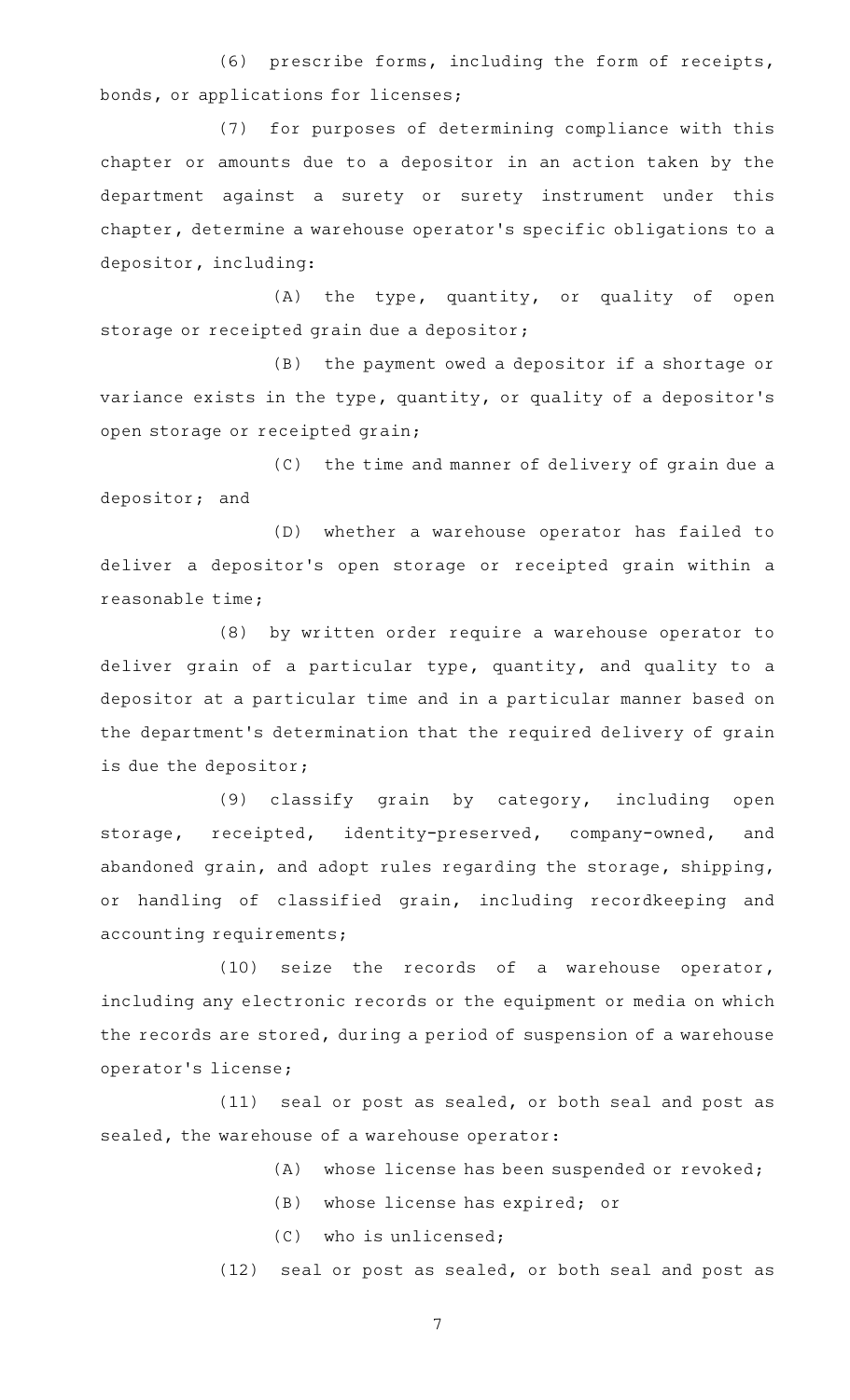sealed, a warehouse that is found to be unsafe for inspection or unsuitable for the storage of grain;

(13) during reasonable hours and to determine compliance with this chapter, enter any facility where the department reasonably believes grain is being handled, stored, shipped, purchased, or sold to examine:

 $(A)$  the facility's storage, shipping, handling, and financial records;

 $(B)$  grain; and

(C) physical structures;

(14) determine the suitability of a warehouse for storing, shipping, or handling grain or for adequate and safe inspection and, if found unsuitable for any of those purposes, order corrective action;

(15) require the warehouse operator to notify the department regarding:

(A) the handling of commodities that may pose a hazard to humans, animals, the grain of other depositors in the warehouse operator's warehouse, or the grain industry;

(B) existing hazards to inspection, including recent or ongoing fumigations of warehouse facilities and unsafe or inoperable warehouse equipment or structures; or

(C) any change in ownership, management, or legal or financial status of a warehouse licensed under this chapter;

(16) require by rule that sales, purchase, or brokerage agreements between a warehouse operator and a producer be in writing and contain written terms or provisions the department considers appropriate to protect producers, depositors, and warehouse operators and to ensure the department 's ability to carry out its regulatory functions under this chapter;

(17) regulate a warehouse operator's temporary storage of grain in a non-warehouse location or facility;

(18) require segregation of grain requiring identity preservation;

(19) enter into cooperative agreements with agencies of the federal government or other states to carry out the purposes of this chapter;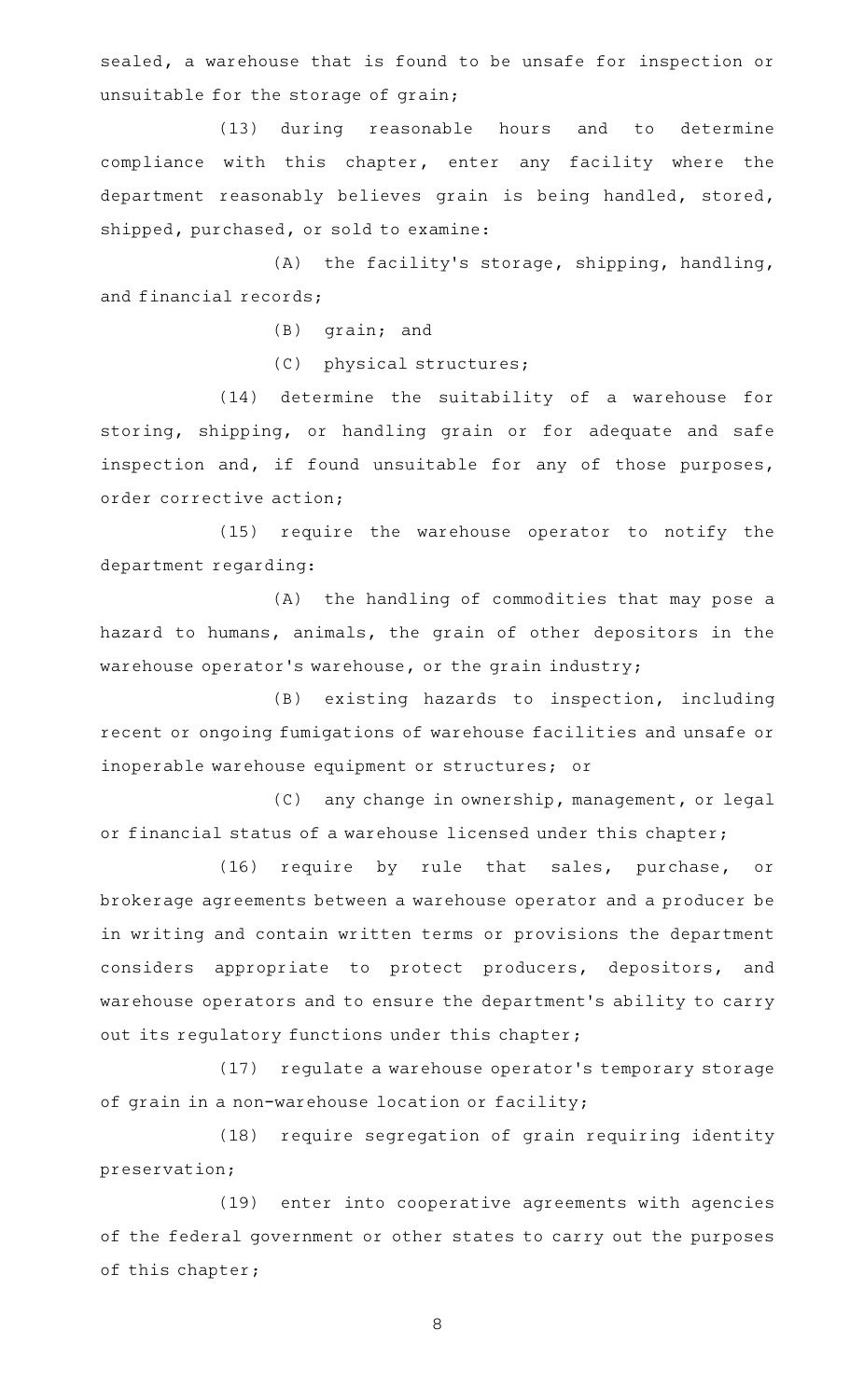(20) recover the unused warehouse receipts of a warehouse operator:

(A) during any period of probation or suspension of the warehouse operator 's license;

(B) on revocation or voluntary surrender of the warehouse operator 's license; or

(C) during any period in which the warehouse operator is not licensed, including after a failure to timely renew the license;

(21) order corrective action or impose any reasonable condition of probation necessary to accomplish the regulatory goals authorized by this chapter; and

(22) adopt rules necessary to carry out the provisions of this chapter.

Acts 1981, 67th Leg., p. 1047, ch. 388, Sec. 1, eff. Sept. 1, 1981. Amended by Acts 1993, 73rd Leg., ch. 553, Sec. 1, eff. Sept. 1, 1993; Acts 1995, 74th Leg., ch. 419, Sec. 3.06, eff. Sept. 1, 1995. Renumbered from Sec. 14.003 and amended by Acts 2001, 77th Leg., ch. 1124, Sec. 1, eff. Sept. 1, 2001.

## SUBCHAPTER C. LICENSING

Sec. 14.021. LICENSE REQUIRED. A person may not operate a public grain warehouse without first obtaining from the department a license in the person's name covering the warehouse.

Acts 1981, 67th Leg., p. 1047, ch. 388, Sec. 1, eff. Sept. 1, 1981. Renumbered from Sec. 14.004 and amended by Acts 2001, 77th Leg., ch. 1124, Sec. 1, eff. Sept. 1, 2001.

Sec. 14.022. LICENSING OF MULTIPLE WAREHOUSES. (a) In this section:

(1) "Combination" means a group of two or more public grain warehouses or facilities operated under a single set of complete records. For purposes of this chapter, a combination is treated as if it were a single public grain warehouse.

(2) "Facility" means two or more public grain warehouses located in close proximity on the same general location.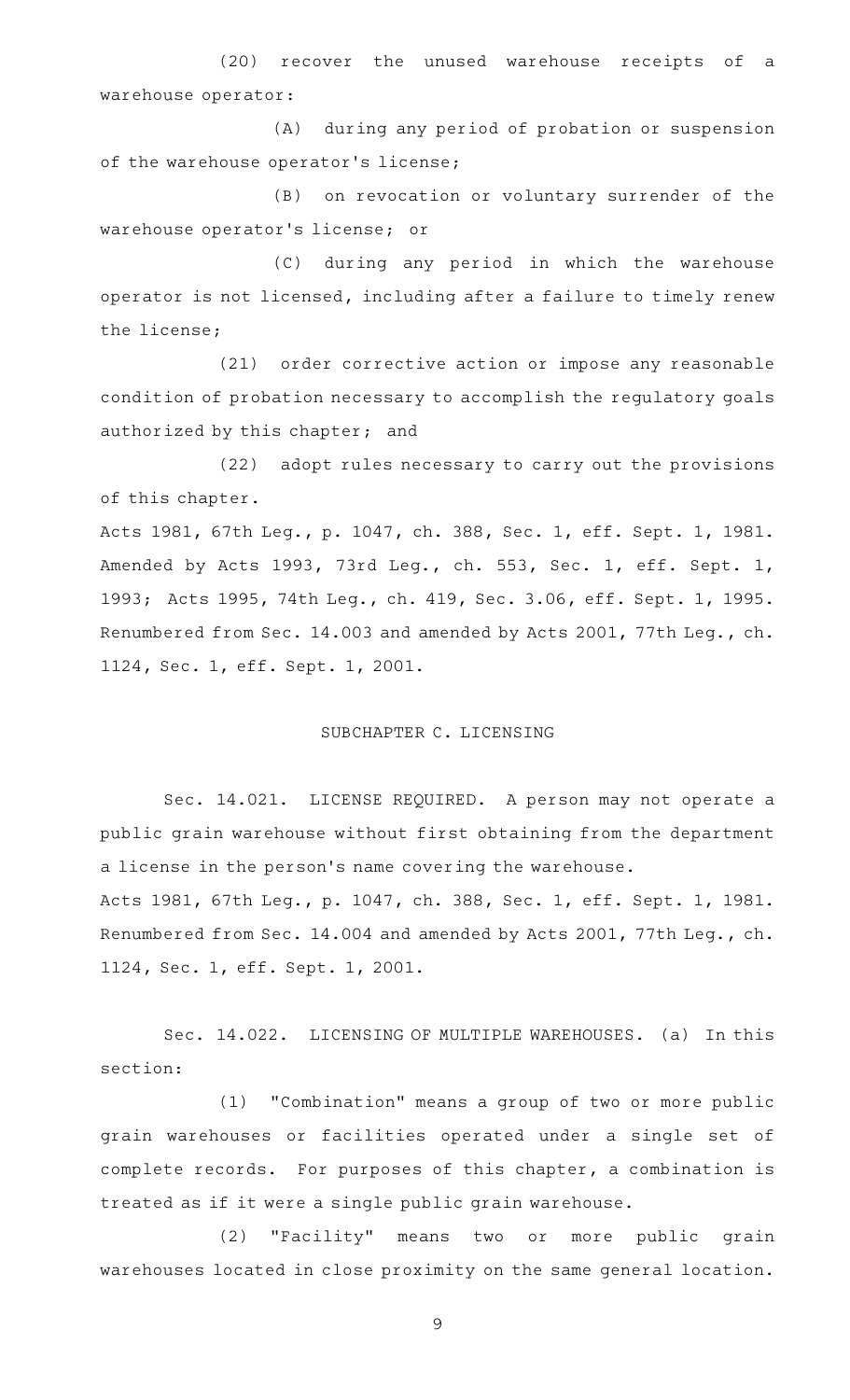For purposes of this chapter, and except when part of a combination, a facility is treated as if it were a single public grain warehouse.

(b)AAA warehouse operator may operate all public grain warehouses or facilities within an area no larger than 60 miles in diameter as a combination if a single license covering the combination is obtained from the department and:

(1) a single recordkeeping system covering only warehouses within the combination is maintained by the warehouse operator;

(2) a single, unique set of sequentially numbered receipts containing all information required by department rule and bearing the name of the license holder and a unique combination name, but not bearing individual warehouse or facility names, is used for the combination;

(3) for each scale operated by the warehouse operator, the warehouse operator issues and maintains a single, unique set of sequentially numbered scale weight tickets containing all information required by department rule and bearing the name of the license holder and a unique name identifying the facility where the scale is located;

(4) a single daily position report covering all storage obligations of the combination and only the combination, including company-owned grain, and containing all information required by department rule is maintained;

(5) all original warehouse operator records, except for scale weight tickets, relating to transactions or storage obligations involving the combination are maintained at a single location and separate from all other businesses and separately licensed warehouse operations of the warehouse operator; and

(6) except as provided by department rule, a single unique bond or bond substitute is used to cover the combination.

(c) Except as permitted while operating a combination, a warehouse operator may not combine or intermingle assets, storage obligations, liabilities of any kind, records or record entries, contractual obligations, other transactions of any kind, or any other business or operating information from different warehouses or businesses owned, managed, or operated by the warehouse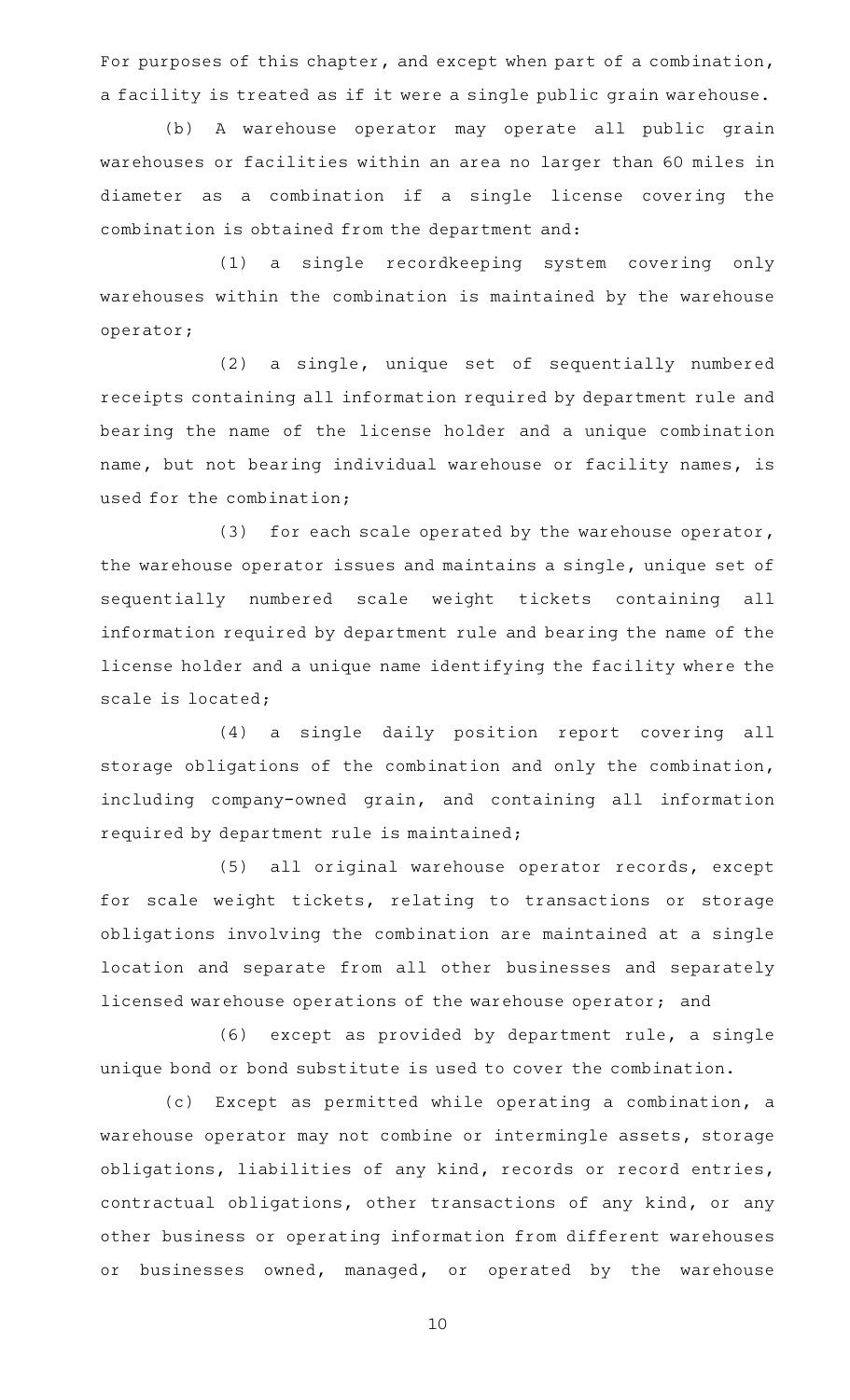operator. Each licensed combination or individually licensed facility shall be operated as a separate entity under a single, unique name and, except as provided by department rule, shall be covered by a single, separate bond or bond substitute. Amended by Acts 2001, 77th Leg., ch. 1124, Sec. 1, eff. Sept. 1, 2001.

Sec. 14.023. LICENSING PROCEDURE. (a) The department may issue, renew, or amend a license following a determination that:

 $(1)$  the applicant has filed an acceptable bond, a financial statement in a form prescribed by the department, and proof of casualty insurance required by this chapter;

(2) the warehouse is suitable for storage of grain and inspection by department personnel;

(3) the applicant has complied with this chapter and rules adopted under this chapter; and

(4) the applicant has met the net worth or deficiency bond requirements of Section [14.031](http://www.statutes.legis.state.tx.us/GetStatute.aspx?Code=AG&Value=14.031)(e).

(b) An applicant must file a separate application for each license, renewal, or amendment and shall accompany each application for a license or renewal with an annual license fee, as provided by department rule. The department shall prescribe the information to be contained in the application. A person who fails to submit a renewal fee on or before the expiration date of the license must pay, in addition to the renewal fee, the late fee provided by Section [12.024](http://www.statutes.legis.state.tx.us/GetStatute.aspx?Code=AG&Value=12.024).

(c) If an applicant for a license previously operated a grain warehouse in this state or another state and that warehouse ceased to operate while the applicant was the operator, the applicant must submit with the application evidence acceptable to the department that all debts from the previous operation evidenced by receipts have been satisfied. The department may not issue a license to an applicant who the department determines has not satisfied all such debts from a previous operation.

Acts 1981, 67th Leg., p. 1047, ch. 388, Sec. 1, eff. Sept. 1, 1981. Amended by Acts 1983, 68th Leg., p. 4283, ch. 682, Sec. 2, eff. Sept. 1, 1983; Acts 1987, 70th Leg., ch. 50, Sec. 3, eff. April 30,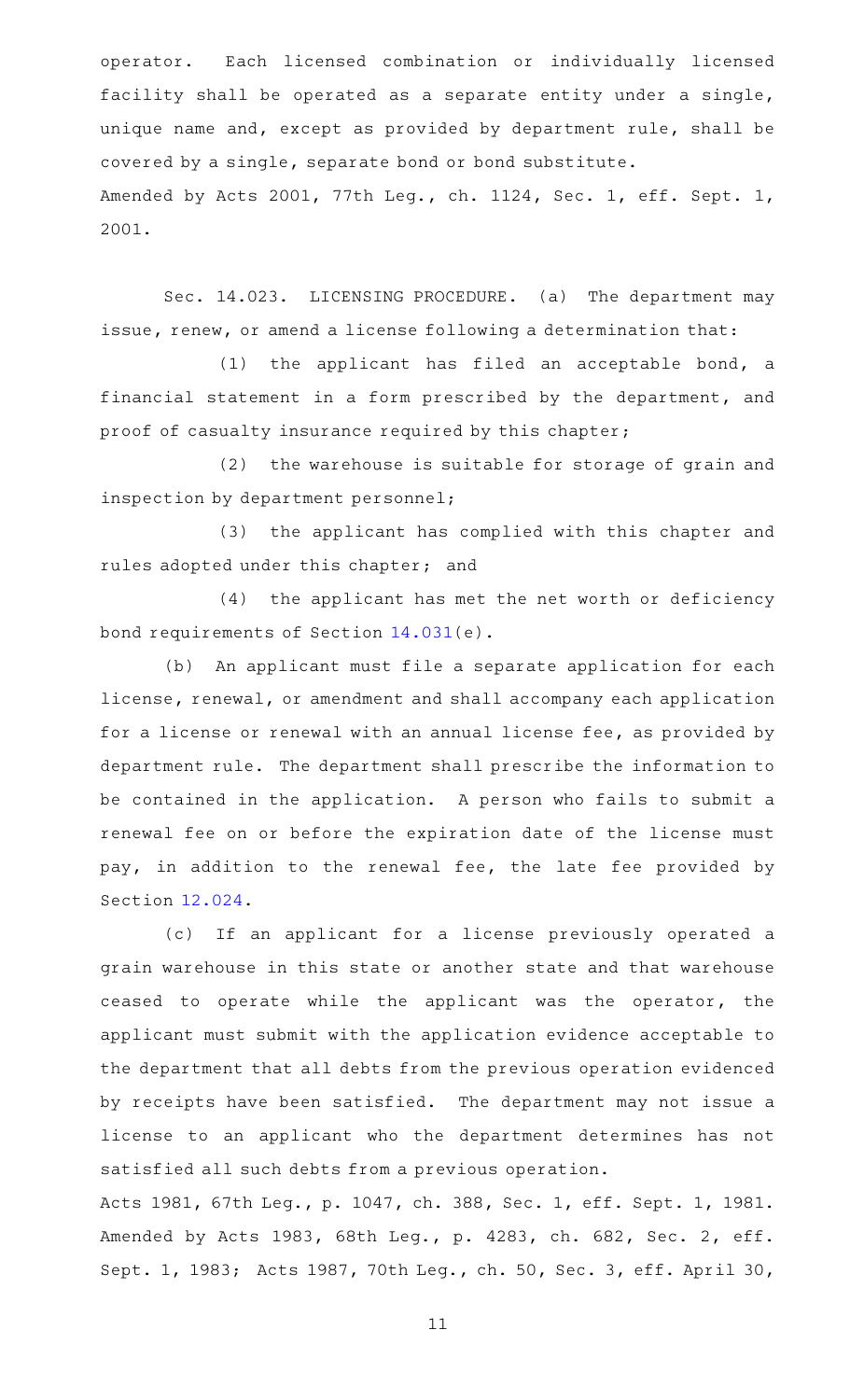1987; Acts 1989, 71st Leg., ch. 230, Sec. 32, eff. Sept. 1, 1989; Acts 1991, 72nd Leg., 1st C.S., ch. 5, Sec. 9.05, eff. Sept. 1, 1991; Acts 1995, 74th Leg., ch. 419, Sec. 2.11, eff. Sept. 1, 1995. Renumbered from Sec. 14.005 and amended by Acts 2001, 77th Leg., ch. 1124, Sec. 1, eff. Sept. 1, 2001.

Sec. 14.024. REQUIREMENT FOR INCREASING CAPACITY. A warehouse operator may not use any increased warehouse capacity without first obtaining written approval from the department. Acts 1981, 67th Leg., p. 1048, ch. 388, Sec. 1, eff. Sept. 1, 1981. Renumbered from Sec. 14.007 and amended by Acts 2001, 77th Leg., ch. 1124, Sec. 1, eff. Sept. 1, 2001.

#### SUBCHAPTER D. BONDING

Sec. 14.031. BOND. (a) In accordance with this section, each applicant for a license shall file or have on file a bond with the department.

 $(b)$  The bond must:

(1) be payable to the State of Texas;

(2) be executed by the applicant as principal;

(3) be issued by a corporate surety licensed to do business as surety in the State of Texas; and

 $(4)$  be in a form and contain terms and conditions prescribed by the department.

(c) The bond must be conditioned on faithful performance of:

(1) each obligation of a warehouse operator as to receipted grain and open storage grain under this chapter and rules adopted under this chapter, from the effective date of the bond until the license is revoked or the bond is canceled, whichever occurs first, whether or not the warehouse remains licensed; and

(2) except for a contract for the purchase of grain or to act as broker for the grain, each obligation of a warehouse operator under any contract with a depositor that exists on the effective date of the bond or is assumed after the effective date of the bond and before the license is revoked or the bond is canceled, whichever occurs first and whether or not the warehouse remains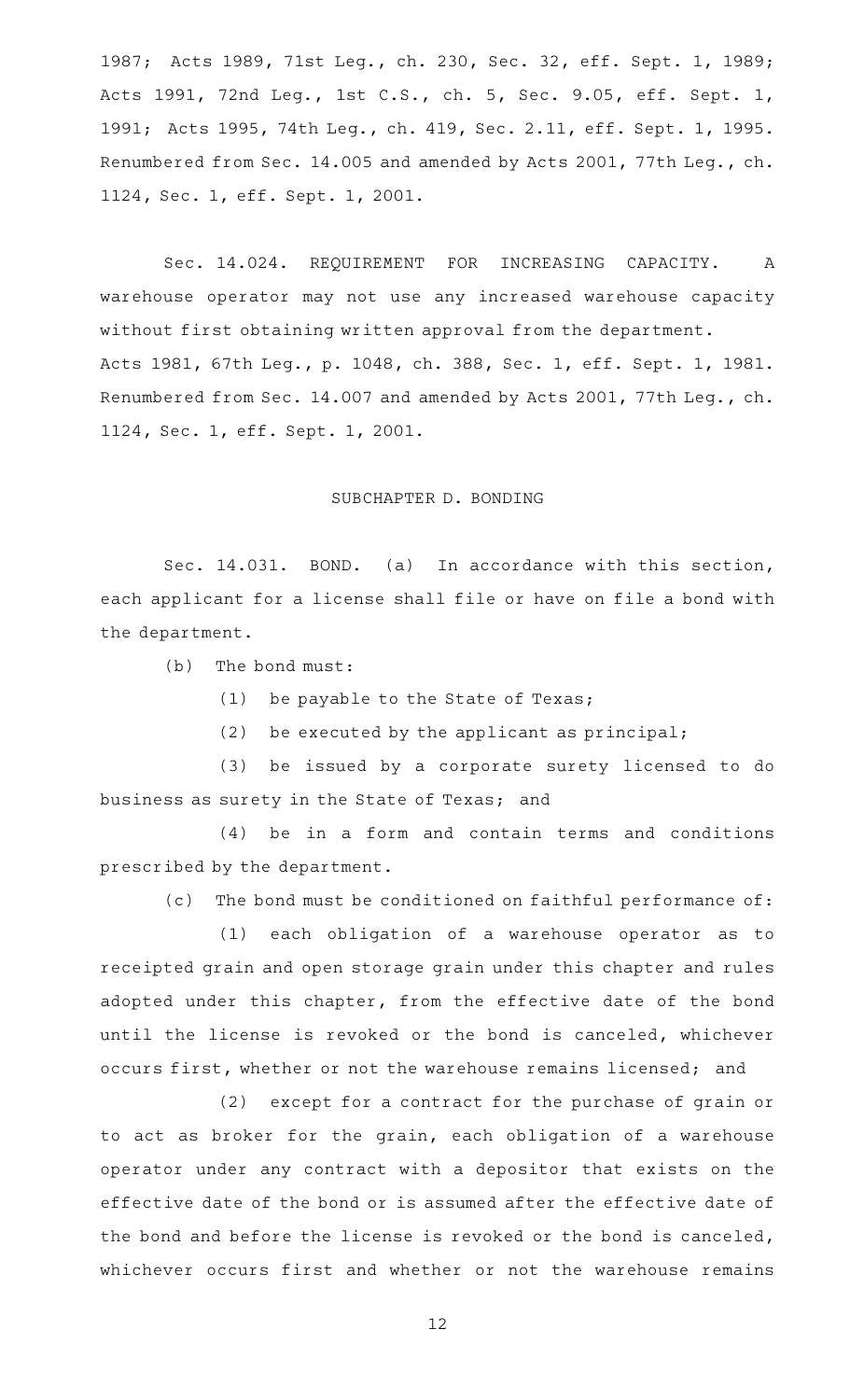licensed.

(d) The bond must be in an amount of not less than  $$35,000$ and be based on 10 cents per bushel of storage capacity, not to exceed a maximum of \$500,000.

(e) If the actual net worth of an applicant equals less than the greater of either 25 cents per bushel of storage capacity or \$200,000, the applicant shall file a deficiency bond in an amount equal to the difference between the actual net worth and the greater of either \$200,000 or the amount determined by multiplying 25 cents times each bushel of storage capacity in the applicant 's warehouse. A deficiency bond is in addition to the bond required of an applicant by this section.

 $(f)$  Except as provided by department rule, the applicant must give a single bond meeting the requirements of this section to cover warehouses licensed as a single facility or combination. A single bond may not be used to cover more than one individually licensed facility, more than one combination, or one or more individually licensed facilities and one or more combinations.

(g) The liability of the surety of a bond required by this chapter is limited to the face amount of the bond and does not accumulate for each successive license period during which the bond is in force.

(h) Subject to the approval of the department, a warehouse operator may deposit the following with the department, for the term of the license plus two years, in lieu of a bond required by this section:

 $(1)$  cash;

(2) an irrevocable letter of credit, payable to the State of Texas; or

(3) a certificate of deposit from a federally insured bank or savings and loan institution authorized to do business in this state, assigned to the State of Texas.

(i) The cash, letter of credit, or certificate of deposit under Subsection (h) must be in the same amount or have a value in the same amount as required for the warehouse bond.

(j) Any interest or income earned on an assigned certificate of deposit accrues to the owner of the certificate during the time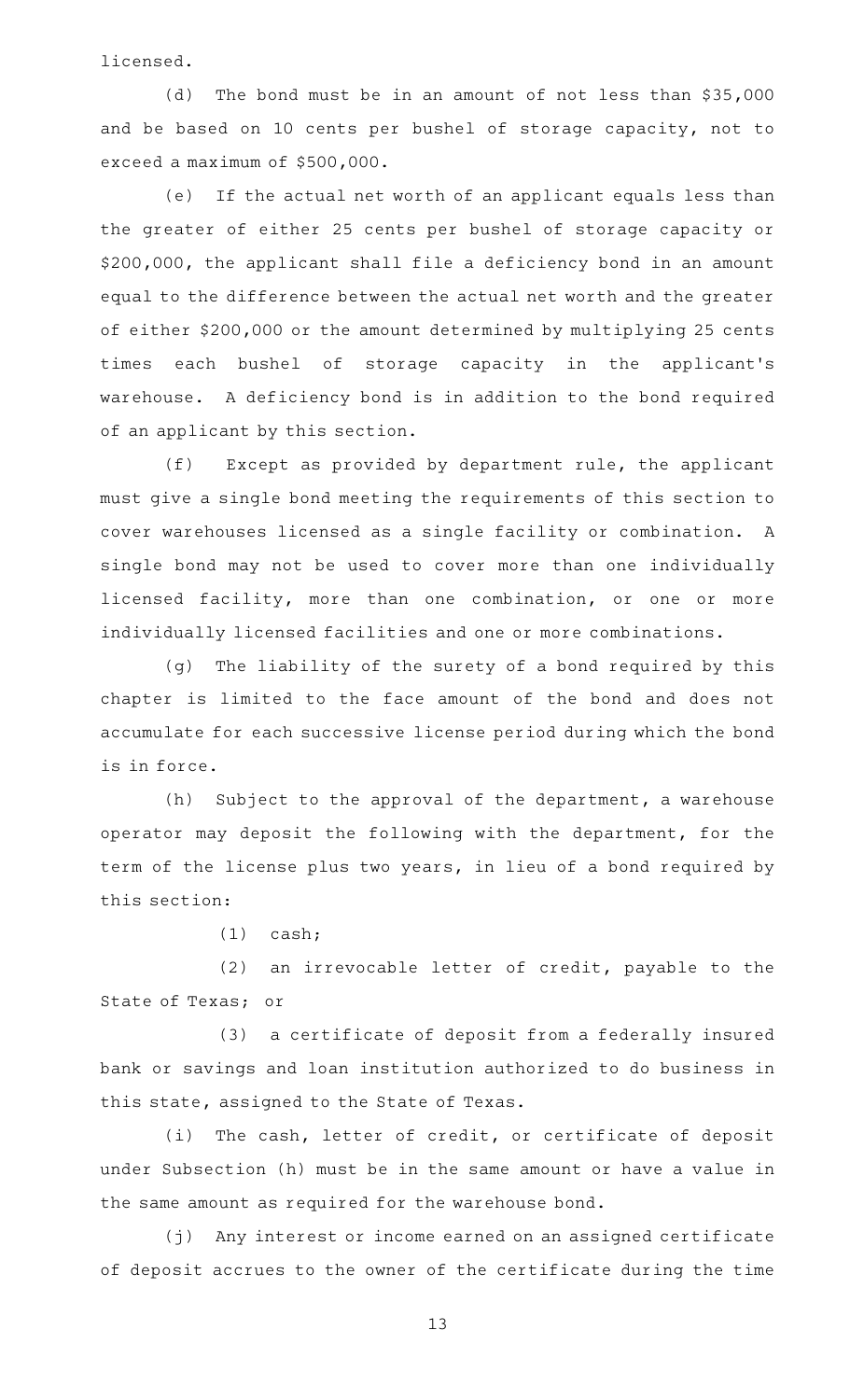of the assignment.

Acts 1981, 67th Leg., p. 1048, ch. 388, Sec. 1, eff. Sept. 1, 1981. Amended by Acts 1987, 70th Leg., ch. 50, Sec. 2, eff. April 30, 1987. Renumbered from Sec. 14.009 and amended by Acts 2001, 77th Leg., ch. 1124, Sec. 1, eff. Sept. 1, 2001. Amended by:

Acts 2011, 82nd Leg., R.S., Ch. 168 (S.B. [248](http://www.legis.state.tx.us/tlodocs/82R/billtext/html/SB00248F.HTM)), Sec. 2, eff. September 1, 2011.

Sec. 14.032. ADDITIONAL BOND. (a) If the department determines that an approved bond is insufficient, the department shall require the warehouse operator to give additional bond.

(b) If a license has been suspended or revoked or has expired, the department may require a bond from the warehouse operator to protect depositors of grain for as long as any receipts or open storage accounts remain outstanding.

Acts 1981, 67th Leg., p. 1049, ch. 388, Sec. 1, eff. Sept. 1, 1981. Renumbered from Sec. 14.012 and amended by Acts 2001, 77th Leg., ch. 1124, Sec. 1, eff. Sept. 1, 2001.

Sec. 14.033. BOND CANCELLATION. (a) A warehouse operator may not cancel a bond approved by the department unless the department first gives written approval of a substitute bond.

(b) The surety may cancel a bond by sending notice of intent to cancel by registered or certified mail to the department. Cancellation of a bond may not be effective before the 91st day following the day on which the surety mails notice of intent to cancel. On receipt of notice of cancellation of a bond, the department shall promptly notify the warehouse operator involved. Liability under the bond ceases to accrue on the effective date of cancellation. Notwithstanding cancellation under this section, the department or a depositor may collect under the bond for any claim that arose during the period during which the bond was in effect, provided that the claim is filed within the applicable limitations period established under Section [14.065](http://www.statutes.legis.state.tx.us/GetStatute.aspx?Code=AG&Value=14.065).

(c) The surety shall send a copy of the notice required by this section to any government agency requesting it.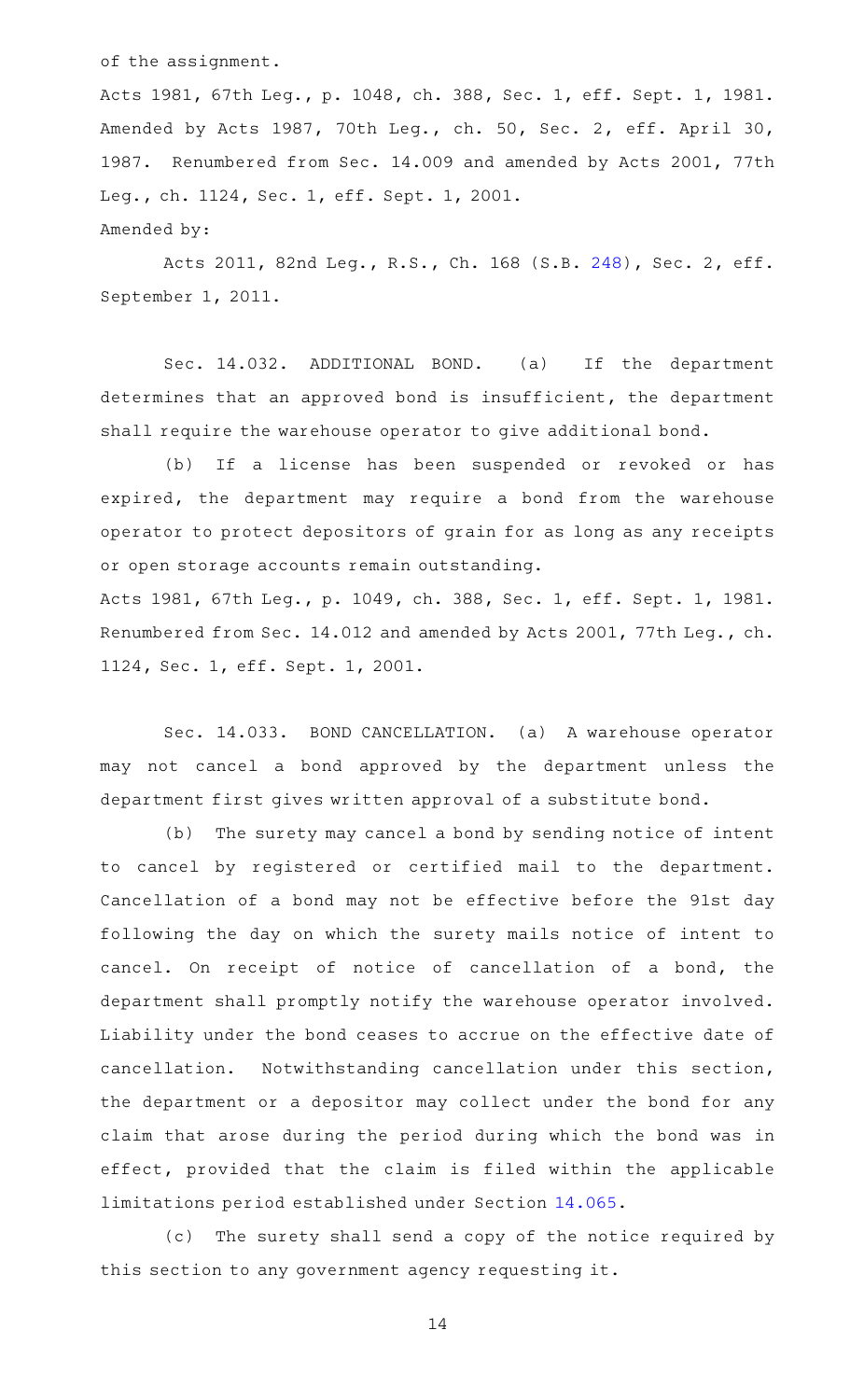(d) Notwithstanding any other provision of this chapter, a public grain warehouse license is automatically suspended if the warehouse operator fails to file a new bond before the cancellation of a bond is effective.

(e) The suspension of a license under this section continues as long as the warehouse operator fails to maintain the bond required by this chapter.

Acts 1981, 67th Leg., p. 1050, ch. 388, Sec. 1, eff. Sept. 1, 1981. Renumbered from Sec. 14.013 and amended by Acts 2001, 77th Leg., ch. 1124, Sec. 1, eff. Sept. 1, 2001.

Sec. 14.034. CANCELLATION OF LETTER OF CREDIT. (a) A warehouse operator may not cancel a letter of credit approved by the department in lieu of a bond unless the department gives written approval of a substitute bond or letter of credit.

(b) The issuer of the letter of credit may cancel a letter of credit by sending notice of intent to cancel by registered or certified mail to the department. Cancellation of a letter of credit may not take effect before the 91st day after the date the issuer mails notice of intent to cancel. On receipt of notice of cancellation of a letter of credit, the department shall promptly notify the warehouse operator involved. Liability under the letter of credit ceases to accrue on the effective date of cancellation. Notwithstanding cancellation under this subsection or other law to the contrary, the department or a depositor may collect under the letter of credit for any claim that arose during the period during which the letter of credit was in effect, provided that the claim is filed within the applicable limitations period established under Section [14.065](http://www.statutes.legis.state.tx.us/GetStatute.aspx?Code=AG&Value=14.065).

(c) The issuer of a letter of credit shall send a copy of the notice required by this section to any government agency requesting the copy. Notwithstanding any other provision of this chapter, a public grain warehouse license is automatically suspended if the warehouse operator fails to file a new bond or letter of credit before the cancellation of a letter of credit is effective.

(d) The suspension of a license under this section continues as long as the warehouse operator fails to maintain the bond or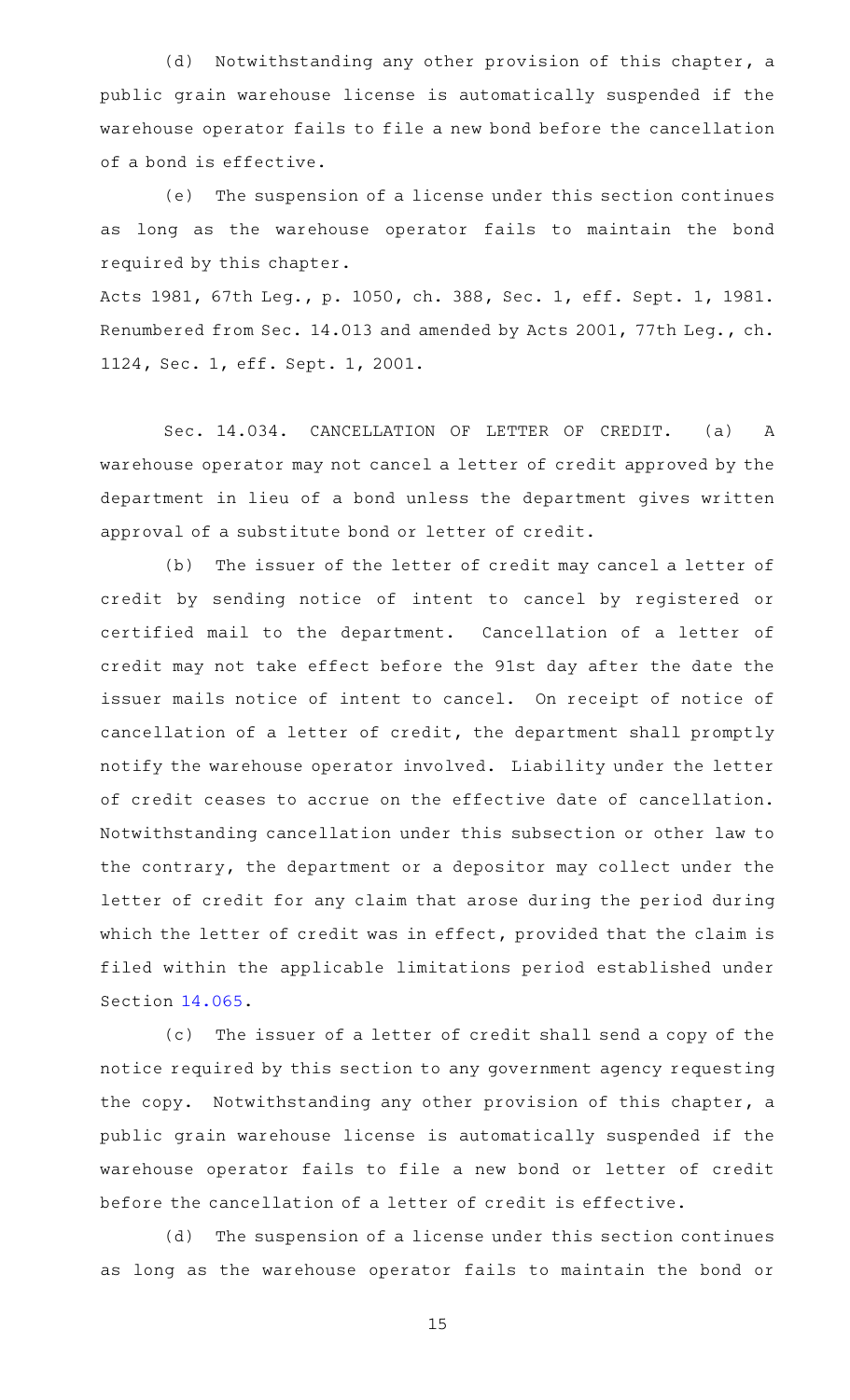letter of credit required by this chapter. Amended by Acts 2001, 77th Leg., ch. 1124, Sec. 1, eff. Sept. 1, 2001.

Sec. 14.035. CANCELLATION OF CERTIFICATE OF DEPOSIT OR CASH. (a) A warehouse operator may not repossess a certificate of deposit or cash approved by and deposited with the department in lieu of a bond unless:

(1) the department gives written approval of a substitute bond or letter of credit; and

(2) at least two years have passed after the expiration of the last licensing period during which the certificate of deposit or cash was deposited with the department in lieu of a bond.

(b) Notwithstanding any other provision of this chapter, the department may not release a certificate of deposit or cash deposited with the department while a claim filed within the applicable limitations period established under Section [14.065](http://www.statutes.legis.state.tx.us/GetStatute.aspx?Code=AG&Value=14.065) is pending before the department or a court.

(c)AAA warehouse operator may, on written request to the department, recover cash or a certificate of deposit from the department before the expiration of the two-year period specified in Subsection (a)(2) if:

 $(1)$  the department performs a closeout inspection;

(2) the department determines on the best available evidence that no outstanding obligations exist at the time of the closeout inspection;

(3) the warehouse operator submits with the written request a bond:

(A) in an amount equal to six cents per bushel for 50 percent of the total storage capacity of the facility or combination covered by the cash or certificate of deposit the warehouse operator is attempting to recover; and

(B) covering any failure of obligation that may have occurred during all licensing periods covered by the cash or certificate of deposit the warehouse operator is attempting to recover; and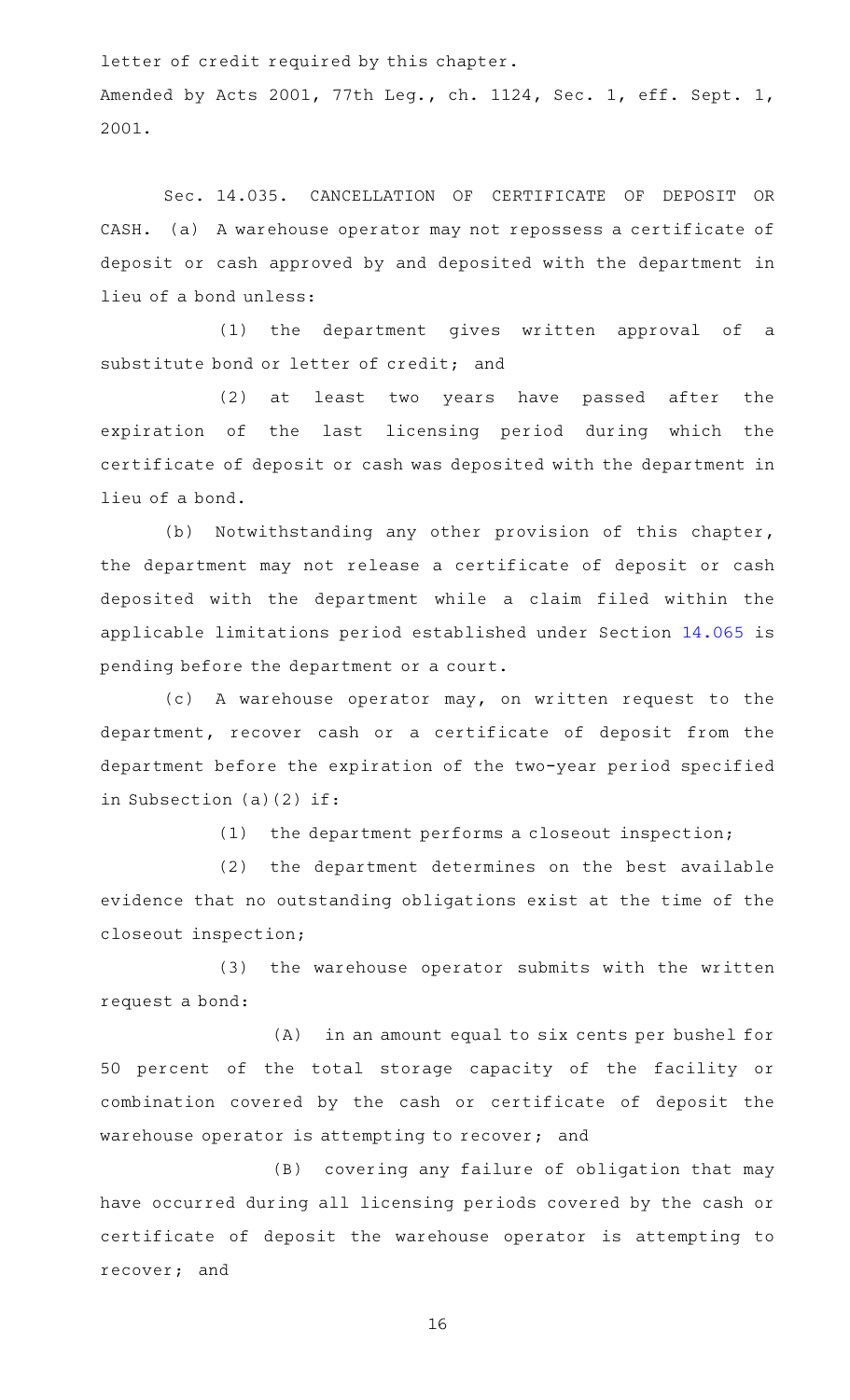(4) at least 30 days have passed since the closeout inspection.

(d) A claim against the bond required by Subsection (c) must be filed with the department or in a court of competent jurisdiction not later than the second anniversary of the date of the closeout inspection.

Added by Acts 2001, 77th Leg., ch. 1124, Sec. 1, eff. Sept. 1, 2001.

# SUBCHAPTER E. INSURANCE

Sec. 14.041. CASUALTY INSURANCE. (a) Except as provided by Subsections (c) and (d), an applicant for a license must file or have on file with the department a certificate of insurance evidencing that:

(1) the applicant has an effective policy of insurance issued by an insurance company authorized to do business in this state or, with the approval of the department, by an eligible surplus lines insurer that meets the requirements of Chapter [981](http://www.statutes.legis.state.tx.us/GetStatute.aspx?Code=IN&Value=981), Insurance Code, and rules adopted by the commissioner of insurance under that chapter; and

(2) the policy insures, in the name of the applicant, all depositor grain that is or may be in the public grain warehouse for its full market value against loss by or due to water or other fluid resulting from an insured peril, excluding flood and other rising waters resulting from natural causes, malicious mischief, vandalism, smoke, fire, internal explosion, lightning, hail, windstorm, hurricane, or tornado.

(b) If water or other fluid resulting from an insured peril, excluding flood and other rising waters resulting from natural causes, malicious mischief, vandalism, smoke, fire, internal explosion, lightning, hail, windstorm, hurricane, or tornado destroys or damages grain in a public grain warehouse, the warehouse operator shall, on demand by the depositor and presentation of a receipt or other evidence of ownership, make settlement with the depositor of the grain. The amount of the settlement shall be the average price paid for grain of the same grade and quality on the date of the loss at the location of the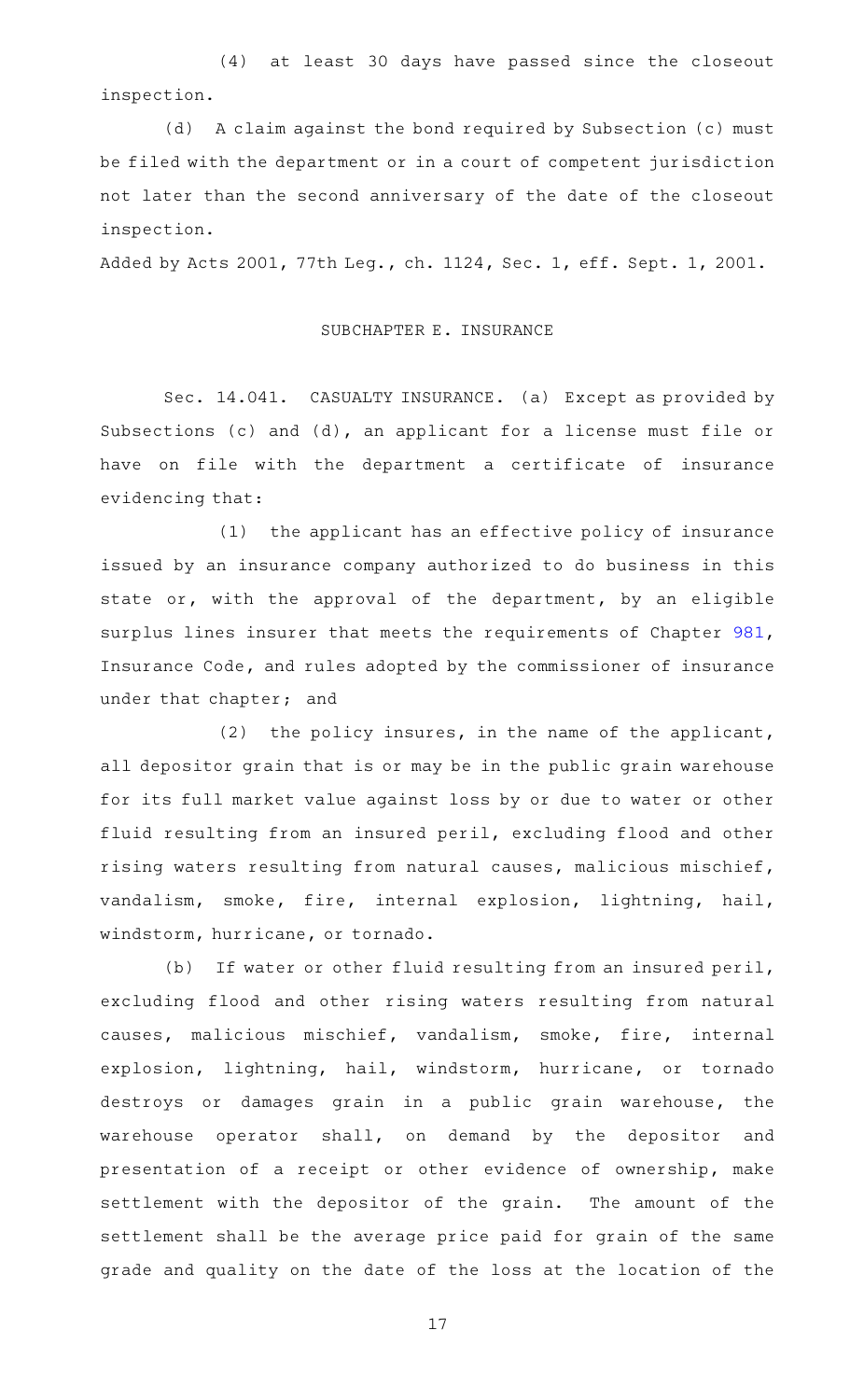warehouse, minus the warehouse operator 's charges and advances. If a settlement is not made before the 31st day following the date of demand, the depositor is entitled to seek recovery from the insurance company.

(c) An applicant is not required to file a certificate of insurance if the applicant certifies in writing, at or before the time the certificate of insurance is due, that all grain within the warehouse at the time the license is to be effective is or will be owned by the applicant free of any lien. The applicant shall file the required certificate of insurance on or before the first day any grain not owned by the applicant free of any lien is stored for hire, handled for hire, or shipped for hire.

(d) An applicant for a license shall insure depositor grain for its full market value against loss by or due to fire or windstorm if the grain is in temporary or emergency storage. The certificate required under Subsection (a) must evidence that the applicant has an effective policy of insurance under this subsection before the applicant may store depositor grain in temporary or emergency storage.

Renumbered from Sec. 14.011 and amended by Acts 2001, 77th Leg., ch. 1124, Sec. 1, eff. Sept. 1, 2001; Acts 2003, 78th Leg., ch. 196, Sec. 2, eff. Sept. 1, 2003; Acts 2003, 78th Leg., ch. 1276, Sec. 10A.505, eff. Sept. 1, 2003.

Sec. 14.042. INSURANCE CANCELLATION. (a) A warehouse operator may not cancel an insurance policy approved by the department unless the department gives written approval of a substitute policy.

(b) The insurer may cancel an insurance policy by sending notice of intent to cancel by registered or certified mail to the department. Cancellation of an insurance policy is not effective before the 31st day following the date the insurer mails notice of intent to cancel. On receipt of notice of cancellation of an insurance policy, the department shall promptly notify the warehouse operator involved.

(c) The insurer shall send a copy of the notice required by this section to any government agency requesting the copy.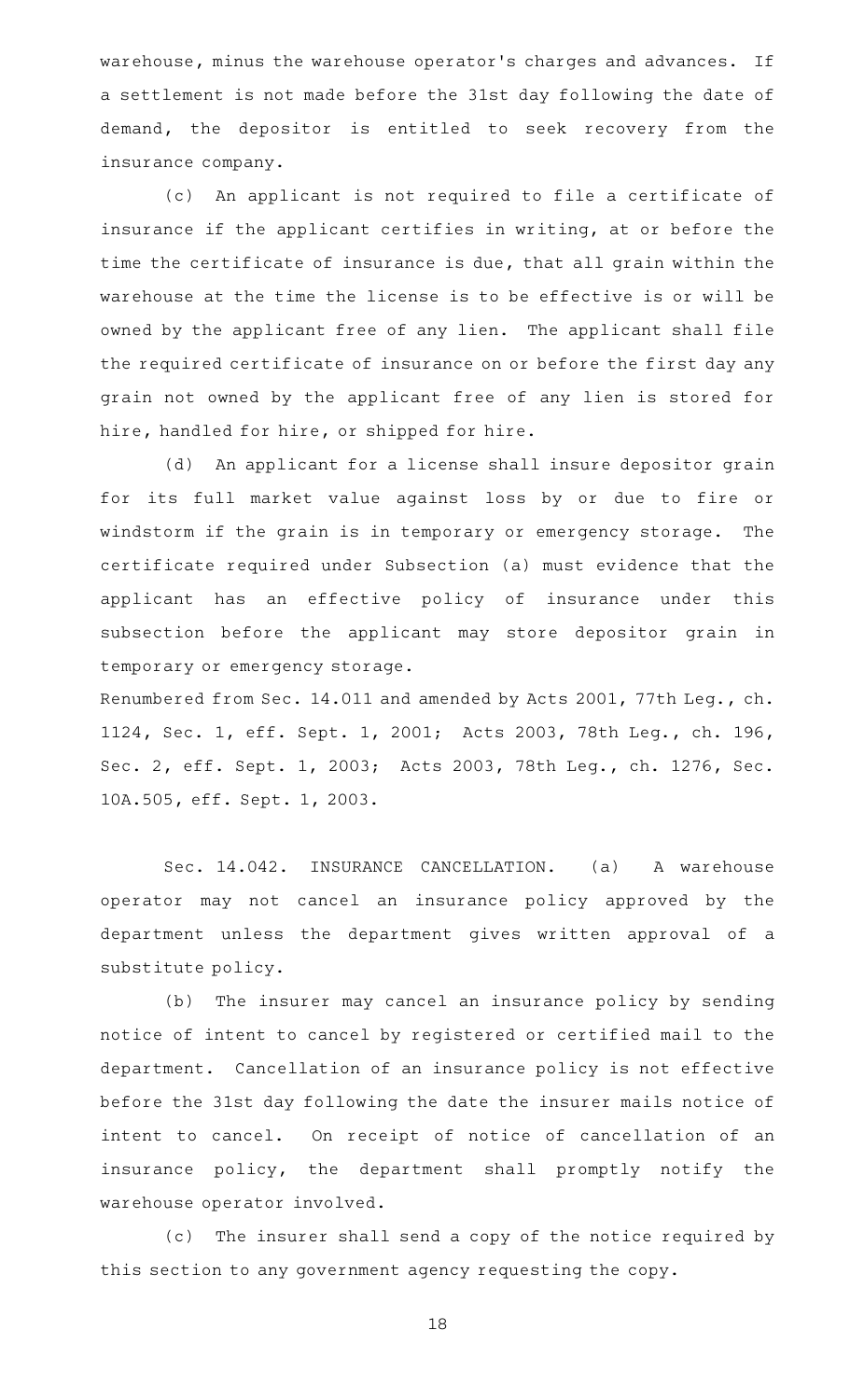(d) Notwithstanding any other provision of this chapter, a public grain warehouse license is automatically suspended if the warehouse operator fails to file a new certificate of insurance before the cancellation of an insurance policy is effective or fails to provide a certification of ownership under Section [14.041](http://www.statutes.legis.state.tx.us/GetStatute.aspx?Code=AG&Value=14.041)(c).

(e) The suspension of a license under this section continues as long as the warehouse operator fails to maintain the insurance required by this chapter.

Added by Acts 2001, 77th Leg., ch. 1124, Sec. 1, eff. Sept. 1, 2001.

Sec. 14.043. ADDITIONAL INSURANCE. (a) If the department determines that an approved insurance policy is insufficient, the department shall require the warehouse operator to obtain additional insurance.

(b) If a license has been suspended or revoked or has expired, the department may require continued insurance coverage by the warehouse operator to protect depositors of grain for as long as any receipts or open storage accounts remain outstanding.

(c) The warehouse operator shall obtain the additional insurance required by this section and provide verification of the additional insurance within a time specified by the department, and the additional insurance shall be maintained or continued as necessary to meet the requirements of this chapter.

Added by Acts 2001, 77th Leg., ch. 1124, Sec. 1, eff. Sept. 1, 2001.

## SUBCHAPTER F. WAREHOUSE OPERATOR OBLIGATIONS

Sec. 14.051. POSTING OF LICENSE. Each warehouse operator shall immediately on receipt of a license post the original in a conspicuous place at the primary recordkeeping location for the individually licensed facility or combination. A copy of the license must be conspicuously posted at each facility where grain is stored for hire, handled for hire, or shipped for hire. Renumbered from Sec. 14.008 and amended by Acts 2001, 77th Leg., ch. 1124, Sec. 1, eff. Sept. 1, 2001.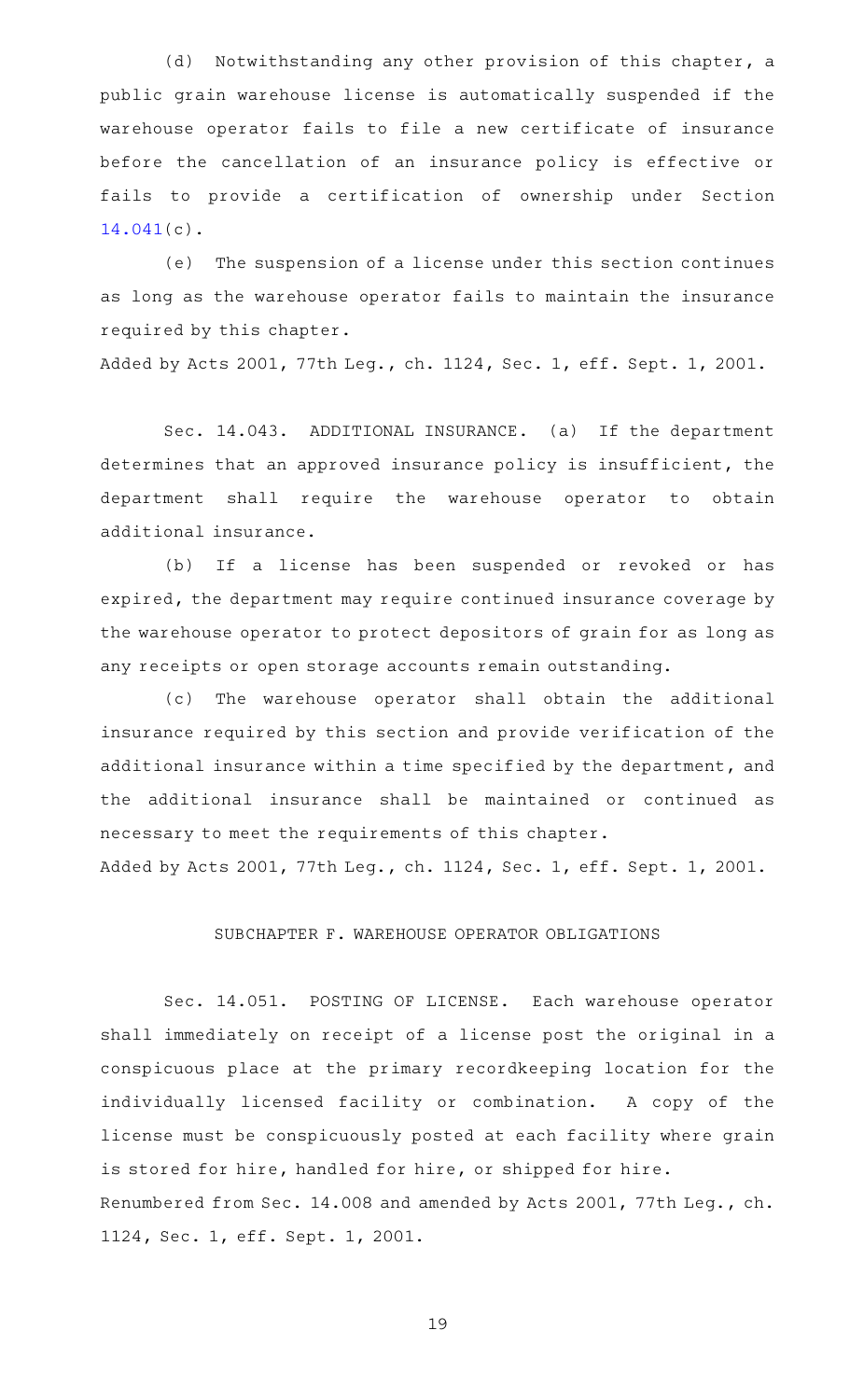Sec. 14.052. WAREHOUSE OPERATOR OBLIGATIONS. (a) The obligations of a warehouse operator include the obligation to:

(1) deliver grain to a person holding a receipt for grain stored in the warehouse; and

(2) maintain the quantity and quality of all grain not owned by the warehouse operator, including open storage grain.

(b) Except as otherwise provided by this chapter or by department rule, the obligation of a warehouse operator to deliver grain to a person holding a receipt for grain stored in the public grain warehouse is controlled by Section [7.403](http://www.statutes.legis.state.tx.us/GetStatute.aspx?Code=BC&Value=7.403), Business & Commerce Code.

(c) If a warehouse operator accepts for storage, shipping, handling, purchase, or sale any grain that is nonfungible or for which identity must be preserved, the warehouse operator shall safeguard the grain from intermingling with grain that would impair or destroy the identity-preserved or nonfungible nature of the grain. Nothing in this section requires the warehouse operator to accept grain that is nonfungible or that requires identity preservation.

(d) The warehouse operator remains liable for the quality and quantity of grain deposited at the warehouse and for any other obligations established under this chapter for any period during which the warehouse has been sealed or during any period of probation, suspension, or revocation imposed under this chapter or for grain abandoned by the warehouse operator unless:

(1) the warehouse operator makes a written request to the department for access to the warehouse;

(2) the request adequately describes why access is necessary to meet the warehouse operator 's obligations under this chapter;

(3) the request adequately describes what type of access is necessary to meet the warehouse operator 's obligations under this chapter;

 $(4)$  the request for access is reasonable;

(5) allowing access would not impair the department's ability to preserve evidence, warehouse operator records, or depositor grain assets; and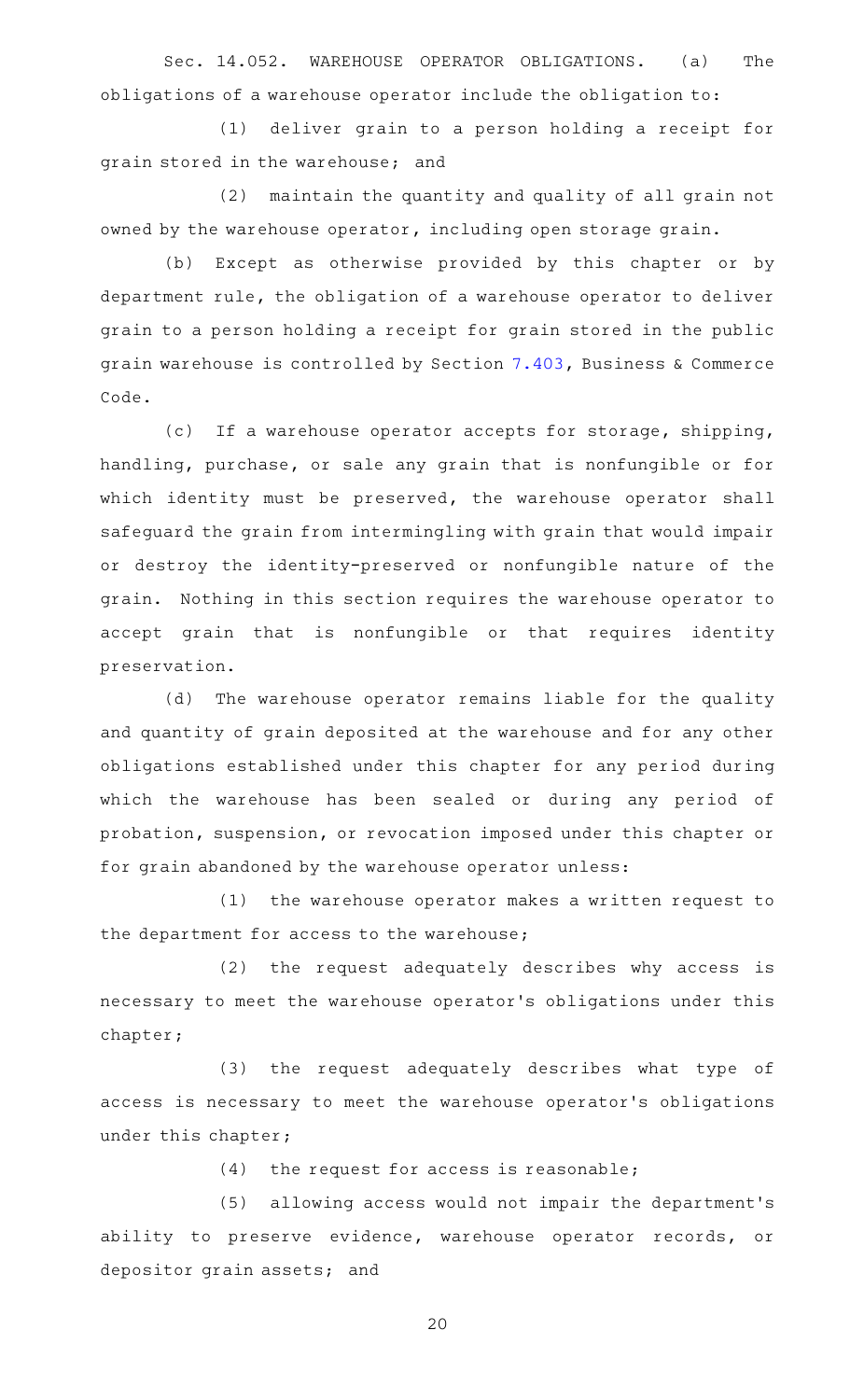(6) the request is denied by the department or the department imposes unreasonable restrictions that prevent the operator from meeting the obligations described in the request.

(e) The department is entitled, on behalf of depositors, to recover from the warehouse operator 's bond the cost of damages suffered by depositors as a result of sealing the warehouse or as a result of the warehouse operator abandoning the warehouse and the grain contained in the warehouse.

Acts 1981, 67th Leg., p. 1052, ch. 388, Sec. 1, eff. Sept. 1, 1981; Acts 1993, 73rd Leg., ch. 553, Sec. 2, eff. Sept. 1, 1993. Renumbered from Sec. 14.0091, 14.021 and amended by Acts 2001, 77th Leg., ch. 1124, Sec. 1, eff. Sept. 1, 2001.

Sec. 14.053. RECEIPT FORMS. (a) A warehouse operator shall use one set of serially numbered and sequentially issued receipts for all warehouses operated under a single license. In addition to a unique serial number, each receipt form must contain all of the information prescribed by department rule. If further provided by department rule, the warehouse operator shall request the receipt forms from the printer on a form approved, prescribed, or furnished by the department.

(b) The warehouse operator shall provide the department with an exemplar of the receipt forms and an affidavit from the printer showing the number of receipts printed and their serial numbers before issuing any receipt from the printed set. The exemplar and affidavit required by this subsection shall be provided each time a new set of receipts is printed.

(c) The warehouse operator may use an electronic receipt system if the provider of the electronic receipt system has been approved by the department or by the United States Department of Agriculture or any other federal agency that issues a license for the operation of a public grain warehouse.

(d) The department may require a warehouse operator to provide a bond to cover any loss resulting from unlawful use of a receipt. The department shall determine the form and the amount of the bond, but the amount may not exceed \$5,000.

Renumbered from Sec. 14.020 and amended by Acts 2001, 77th Leg., ch.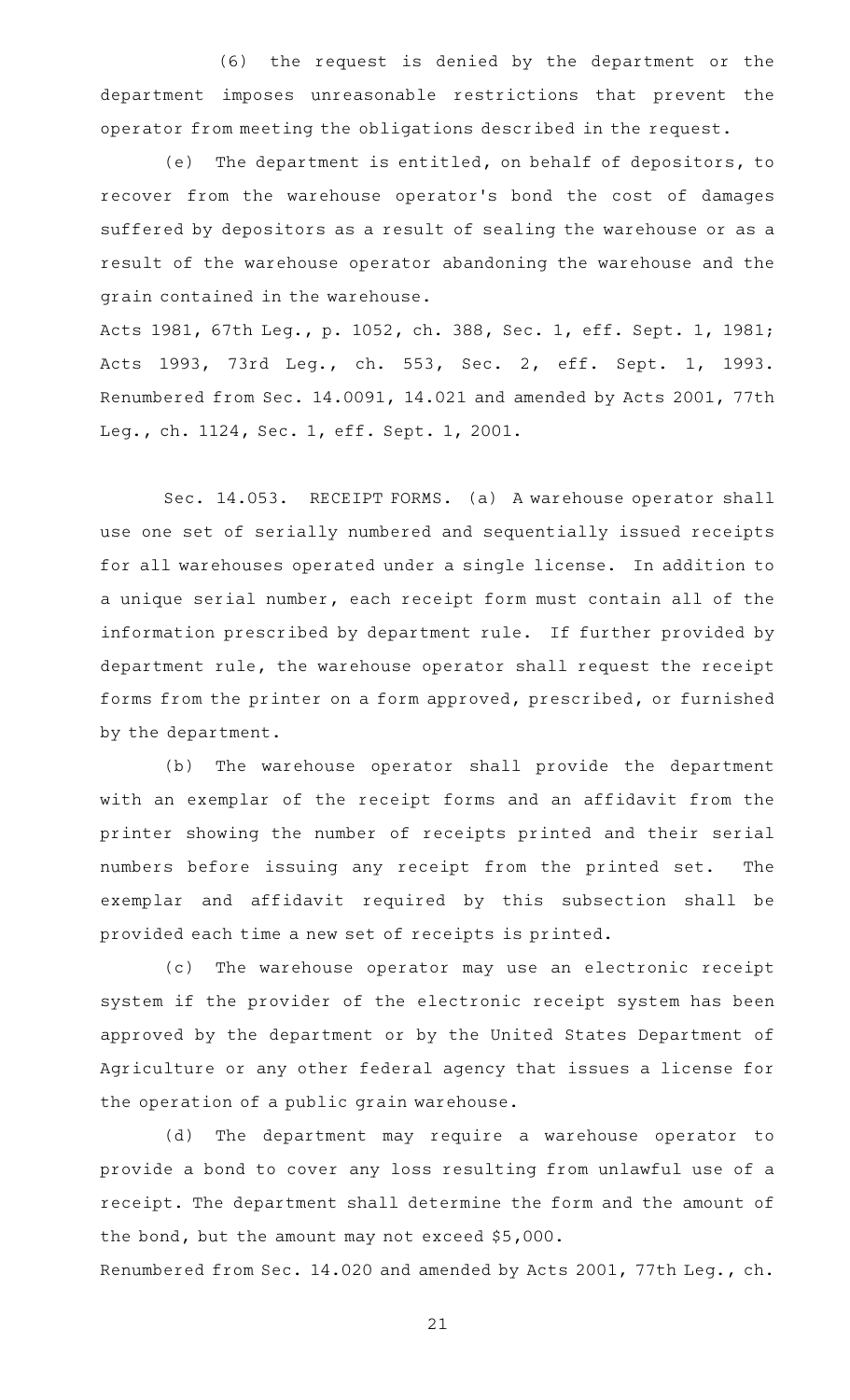Sec. 14.054. ISSUANCE OF SCALE WEIGHT TICKET OR RECEIPT. (a) On receiving grain, a warehouse operator shall issue to the person delivering the grain a serially numbered scale weight ticket in a form approved by the department.

 $(b)$  On application of a depositor, the warehouse operator shall issue to the depositor a Texas grain warehouse receipt, which must be:

 $(1)$  in a form prescribed by the department; and

(2) in conformity with Chapter [7](http://www.statutes.legis.state.tx.us/GetStatute.aspx?Code=BC&Value=7), Business & Commerce Code.

(c)AAA Texas grain warehouse receipt issued under this subchapter is subject to the provisions of Chapter [7,](http://www.statutes.legis.state.tx.us/GetStatute.aspx?Code=BC&Value=7) Business & Commerce Code.

(d) A Texas grain warehouse receipt is a negotiable document of title. A scale weight ticket is not a negotiable document of title.

(e) Except as provided by Section [14.055](http://www.statutes.legis.state.tx.us/GetStatute.aspx?Code=AG&Value=14.055) for duplicate receipts, a warehouse operator may not issue two scale weight tickets or two receipts bearing the same number during any calendar year.

(f) Unless previously canceled in accordance with the provisions of Chapter [7,](http://www.statutes.legis.state.tx.us/GetStatute.aspx?Code=BC&Value=7) Business & Commerce Code, a Texas grain warehouse receipt issued under this chapter expires 10 years after the date of issuance.

Renumbered from Sec. 14.017 and amended by Acts 2001, 77th Leg., ch. 1124, Sec. 1, eff. Sept. 1, 2001.

Sec. 14.055. DUPLICATE RECEIPTS. (a) Except as otherwise provided by this section, if a receipt issued under this chapter is outstanding, another receipt covering all or part of the grain covered by the initial receipt may not be issued by the warehouse operator or any other person. If a receipt is lost, stolen, or destroyed, the owner is entitled to a new receipt as a duplicate or substitute for the missing receipt. The duplicate or substitute receipt has the same legal effect as the original receipt and must: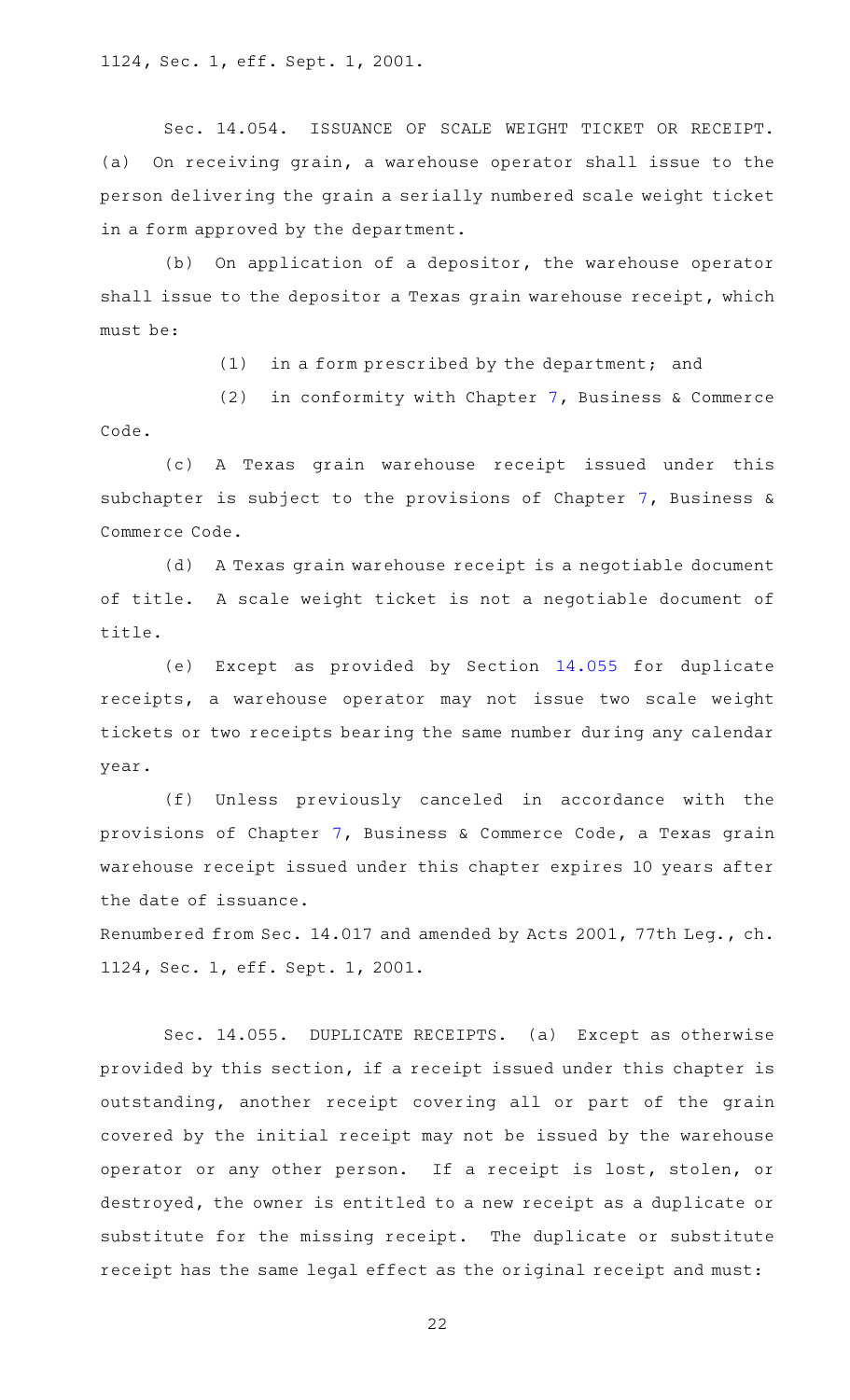(1) state that it is in lieu of the original receipt;

and

 $(2)$  bear the number and date of the original receipt.

(b) Before issuing a duplicate receipt, the warehouse operator shall require from the owner an indemnity bond of double the market value of the grain covered by the missing receipt. The bond must be in a form and with a surety prescribed by the department to fully protect all rights under the missing receipt.

(c)AAA warehouse operator may not obtain, purchase, or become a surety on a bond for a lost, stolen, or destroyed receipt.

(d) A court may not order delivery of grain covered by a lost, stolen, or destroyed receipt without requiring the bond provided by this section.

Renumbered from Sec. 14.019 and amended by Acts 2001, 77th Leg., ch. 1124, Sec. 1, eff. Sept. 1, 2001.

Sec. 14.056. RECEIPT FOR GRAIN OWNED BY WAREHOUSE OPERATOR. A warehouse operator may issue a receipt for grain that is owned by the warehouse operator, in whole or part, and located in the warehouse operator's warehouse. The negotiation, transfer, sale, or pledge of that receipt may not be defeated because of its ownership.

Renumbered from Sec. 14.018 and amended by Acts 2001, 77th Leg., ch. 1124, Sec. 1, eff. Sept. 1, 2001.

Sec. 14.057. RECORDS. (a) Every warehouse operator shall keep in a safe place complete and correct records and accounts pertaining to the public grain warehouse, including records and accounts of:

 $(1)$  grain received and withdrawn from the warehouse;

(2) unissued receipts in the warehouse operator's possession;

(3) receipts and scale weight tickets issued by the warehouse operator; and

(4) receipts returned to and canceled by the warehouse operator.

(b) The warehouse operator shall retain the records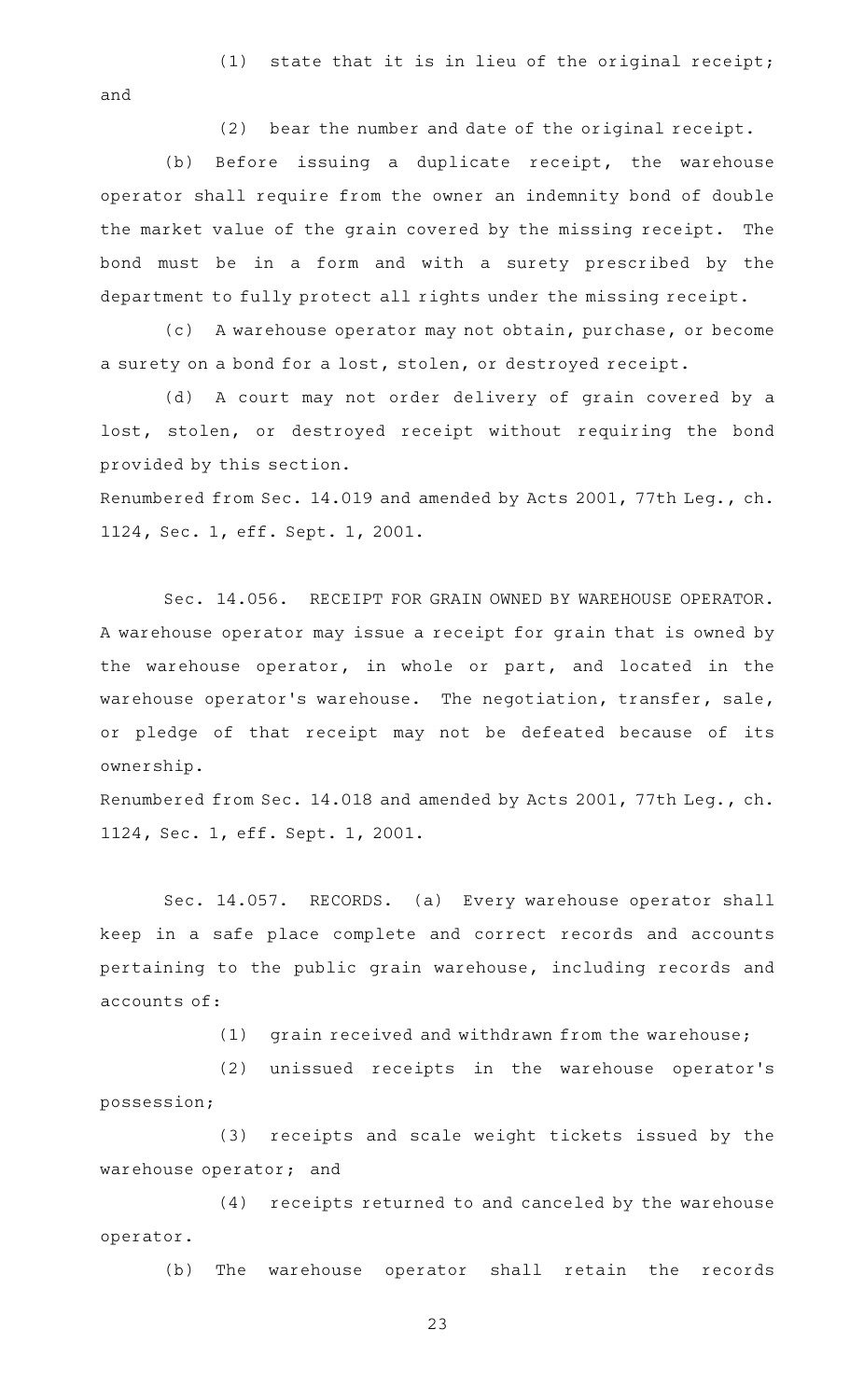required by this section for the period of time prescribed by the department. The warehouse operator shall retain copies of receipts or other documents evidencing ownership of grain or liability of a warehouse operator as long as the documents are outstanding. If the documents are canceled, the warehouse operator shall retain the documents or receipts for a period of not less than two years from the date of cancellation.

(c) The warehouse operator shall:

(1) clearly mark all canceled receipts "canceled" and mark on the face of each receipt the date of the cancellation;

(2) keep records and accounts required by this section separate from the records and accounts of other businesses;

(3) issue in numerical order all scale weight tickets and receipts; and

(4) keep in numerical order copies of the scale weight tickets and receipts issued by the warehouse operator.

(d) In records kept under this section, grain may be designated as company-owned grain only if:

 $(1)$  the grain has been paid for and is wholly owned by the warehouse operator; or

(2) the ownership of the grain has been transferred to the warehouse operator under a written contract of purchase.

(e) The warehouse operator shall report to the department on forms furnished by the department the following information on scale weight tickets used in the warehouse operator 's business:

 $(1)$  the number of scale weight tickets printed;

(2) the serial numbers of the scale weight tickets printed; and

(3) the printer of the scale weight tickets.

(f) The warehouse operator shall make any records required by this section or department rule accessible and available for inspection by the department at any reasonable time.

Renumbered from Sec. 14.022 and amended by Acts 2001, 77th Leg., ch. 1124, Sec. 1, eff. Sept. 1, 2001.

Sec. 14.058. POSTING OF STORAGE RATES OR TARIFFS. (a) A public grain warehouse licensed under this chapter shall post a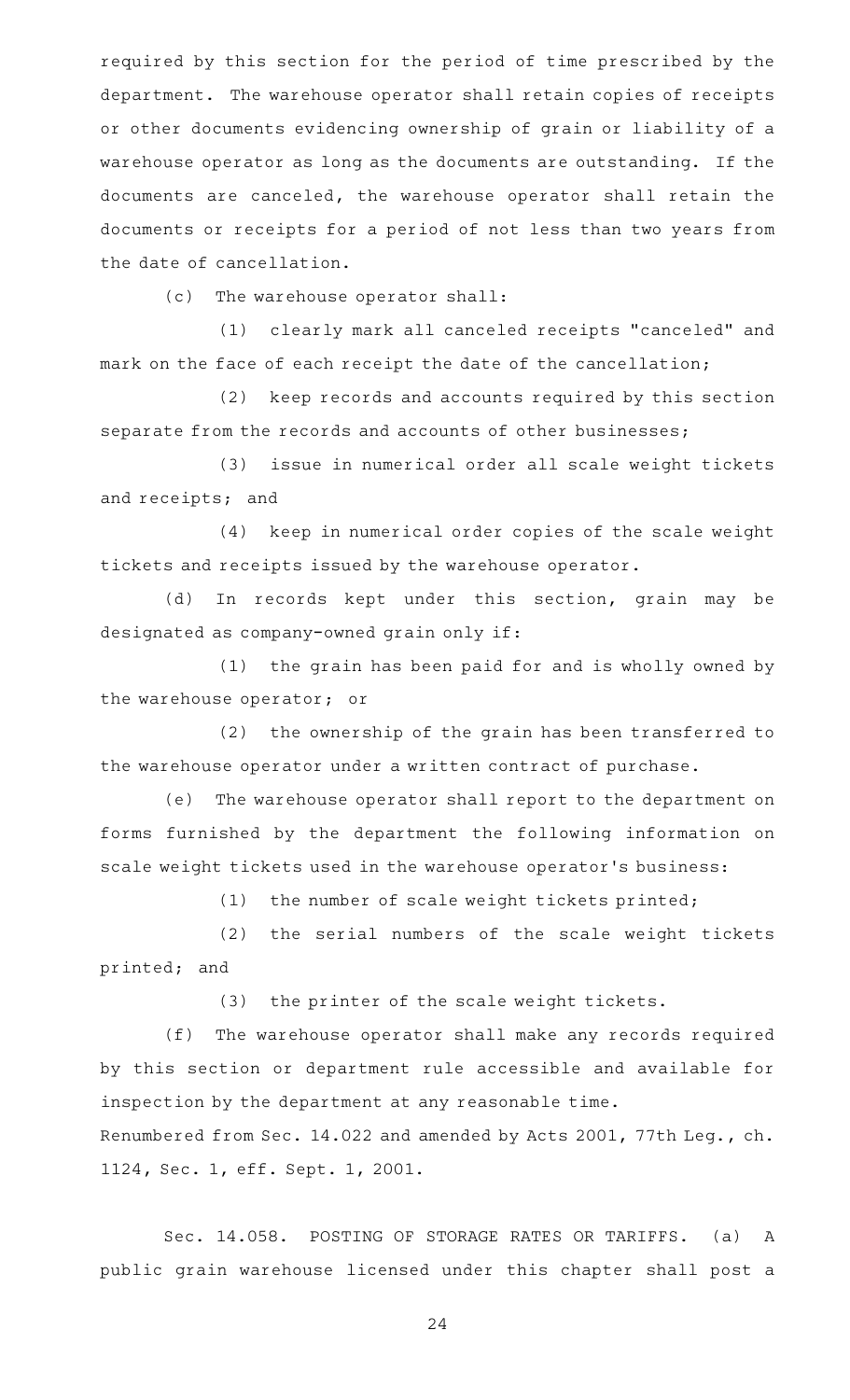copy of all storage rates and tariffs charged by the warehouse operator at the main warehouse office and at each warehouse facility operating under the license.

(b) The warehouse operator shall post any change to the posted storage rates or tariffs not later than the third day before the day on which the change is to take effect.

(c) Department inspectors shall check compliance with this section during inspections of a public grain warehouse under this chapter.

Renumbered from Sec. 14.036 and amended by Acts 2001, 77th Leg., ch. 1124, Sec. 1, eff. Sept. 1, 2001.

Sec. 14.059. INSPECTIONS; FEE. (a) On request by the department, a warehouse operator shall report to the department on the condition, operation, and business of each public grain warehouse that the warehouse operator operates and all grain stored in those warehouses.

(b) The department shall inspect each public grain warehouse at least once annually and may make additional inspections as the department considers necessary. A warehouse operator may request that the department make additional inspections.

(c) The department shall collect from the warehouse operator whose public grain warehouse is inspected an inspection fee for an annual inspection or an inspection requested by the warehouse operator, but may not collect an inspection fee for other inspections unless the inspection is conducted:

(1) under the terms of an agreed or ordered suspension or probation;

(2) in response to a complaint that the warehouse operator has not complied with the duties and obligations provided for by this chapter and the complaint is determined by the department to be valid;

 $(3)$  as a follow-up inspection to:

(A) determine whether a shortage of grain discovered by the department has been corrected;

(B) obtain records not immediately available at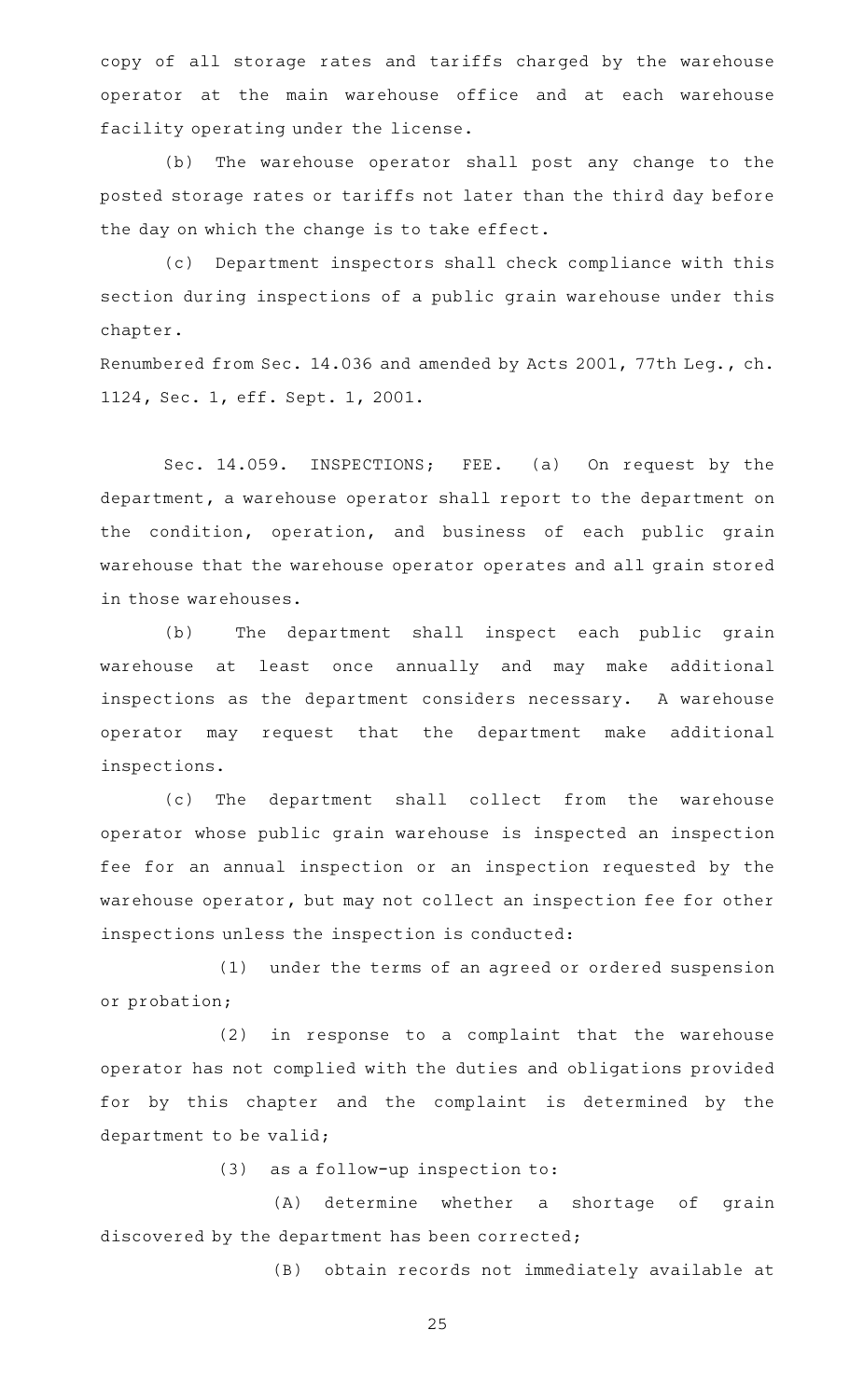the location designated as the recordkeeping location in department records or to which access was refused during a previous inspection;

(C) ensure that recordkeeping discrepancies discovered during a previous inspection have been corrected; or

(D) monitor a suspension or probation under this chapter; or

(4) to monitor termination of arrangements for storing, shipping, or handling of grain under this chapter.

(d) The department by rule shall set the inspection fee. Amended by Acts 1995, 74th Leg., ch. 419, Sec. 2.12, eff. Sept. 1, 1995. Renumbered from Sec. 14.014 and amended by Acts 2001, 77th Leg., ch. 1124, Sec. 1, eff. Sept. 1, 2001.

# SUBCHAPTER G. REMEDIES AND CLAIMS

Sec. 14.061. WAREHOUSE RECEIPT AS PRIMA FACIE EVIDENCE. In an action involving a warehouse operator that is brought under this chapter, a warehouse receipt constitutes prima facie evidence of the truth of the facts stated in the receipt. Renumbered from Sec. 14.0261 and amended by Acts 2001, 77th Leg., ch. 1124, Sec. 1, eff. Sept. 1, 2001.

Sec. 14.062. INVALID RECEIPTS. Notwithstanding any other provision of this code or the Business & Commerce Code, a receipt for grain is void as to any person who receives the receipt with knowledge that the grain purported to be covered by the receipt was not, at the time the receipt was issued, actually stored in the warehouse of the warehouse operator issuing the receipt. Added by Acts 2001, 77th Leg., ch. 1124, Sec. 1, eff. Sept. 1, 2001.

Sec. 14.063. TERMINATION OF STORAGE. (a) A warehouse operator desiring to terminate the storage of grain in the warehouse operator 's warehouse, including grain that is abandoned or is unclaimed prior to the sale of a warehouse, shall do so in accordance with Sections [7.206](http://www.statutes.legis.state.tx.us/GetStatute.aspx?Code=BC&Value=7.206) and [7.210,](http://www.statutes.legis.state.tx.us/GetStatute.aspx?Code=BC&Value=7.210) Business & Commerce Code, except that the warehouse operator is not required to hold the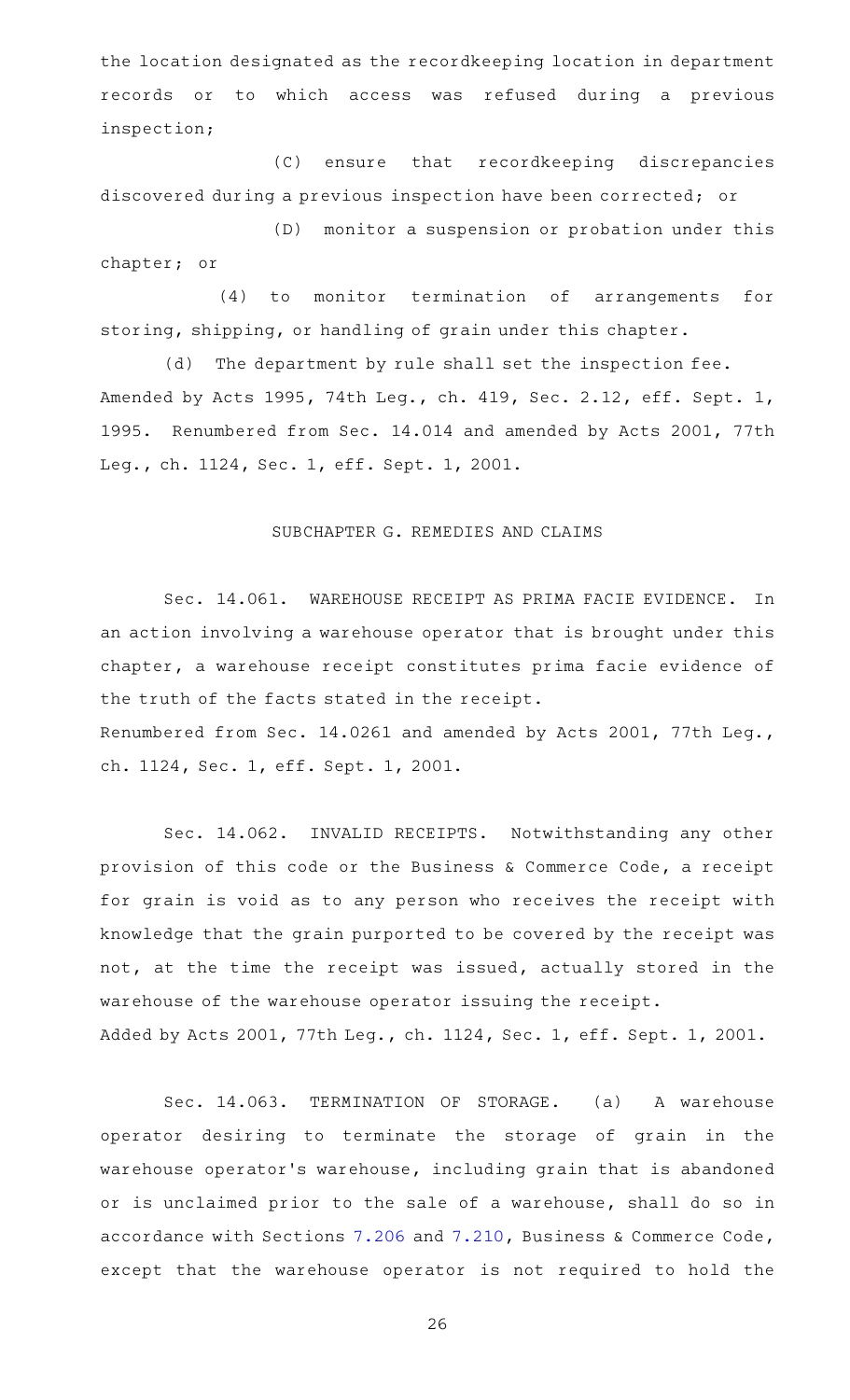balance of the proceeds of a sale, but may transfer the balance to the comptroller, who shall treat the money in the same manner as an escheated bank account.

(b) A purchaser in good faith of grain sold under Section [7.210,](http://www.statutes.legis.state.tx.us/GetStatute.aspx?Code=BC&Value=7.210) Business & Commerce Code, takes the grain free of any rights of the holder of the receipt, but the receipt is evidence of entitlement to the escheated funds deposited with the comptroller under Subsection (a).

Amended by Acts 1997, 75th Leg., ch. 1423, Sec. 2.01, eff. Sept. 1, 1997. Renumbered from Sec. 14.023 and amended by Acts 2001, 77th Leg., ch. 1124, Sec. 1, eff. Sept. 1, 2001.

Sec. 14.064. CERTAIN LOADOUT FEES PROHIBITED. (a) A warehouse operator may not charge a fee for loading out grain if the loadout was the result of the misconduct of the warehouse operator.

(b) Misconduct under this section includes:

(1) violation of this chapter as established by final, unappealable order of the commissioner;

 $(2)$  conviction of a crime, including a plea of nolo contendere, described as an offense under this chapter; and

 $(3)$  conviction of a crime, including a plea of nolo contendere, described as an offense under the Penal Code and involving any type of fraud or theft related to the storing, shipping, handling, sale, or purchase of grain or the sale or purchase of grain handling, shipping, or storage equipment or warehouse structures or other assets.

(c) A loadout fee collected during a period of suspension of a warehouse operator 's license by the department, after revocation of a warehouse operator's license, or during a period in which criminal charges are pending against a warehouse operator, shall be placed in an escrow account by the warehouse operator until:

 $(1)$  the department's suspension is lifted;

(2) the prosecutor ceases to pursue criminal charges;

(3) the indictment or information is dismissed by a court; or

 $(4)$  the warehouse operator is acquitted.

(d) If misconduct is finally determined to have occurred as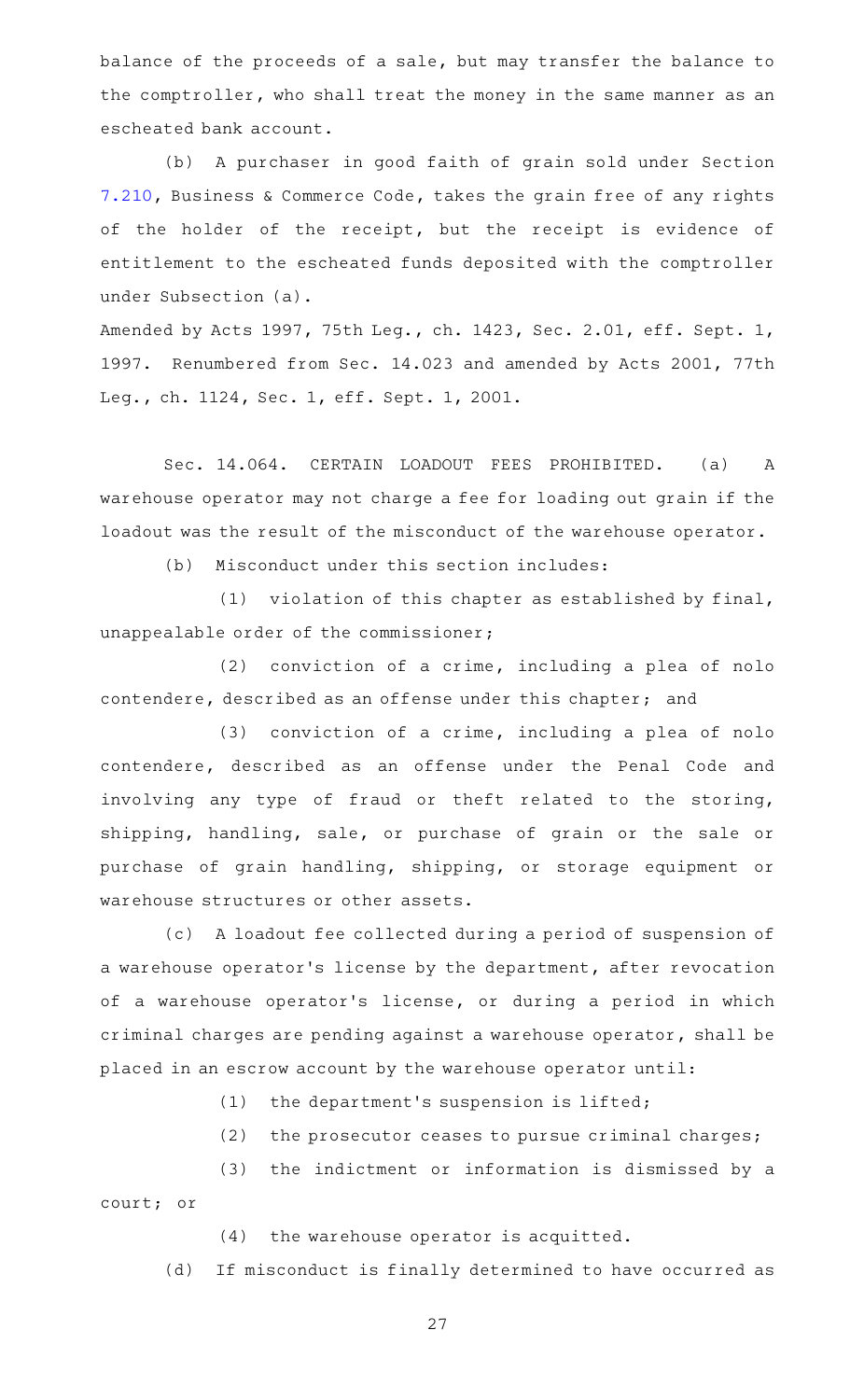provided by Subsection (b), the loadout fees placed in escrow shall be returned to the person originally paying those fees. The loadout fees placed in escrow shall be returned to the warehouse operator if the warehouse operator is found not to have committed misconduct by acquittal, by the dismissal of the criminal charges, or by final order of the commissioner.

Added by Acts 2001, 77th Leg., ch. 1124, Sec. 1, eff. Sept. 1, 2001.

Sec. 14.065. RECOVERY ON BOND; LIABILITY OF WAREHOUSE OPERATOR. (a) If no action on the bond or cash, certificate of deposit, or letter of credit deposited in lieu of a bond of a warehouse operator is begun before the 31st day after the date of a written demand to the department, a depositor has a right of action on the bond or cash, certificate of deposit, or letter of credit deposited in lieu of a bond for recovery of damages suffered by the depositor as a result of the failure of the warehouse operator to comply with any condition of the bond, or if cash, a certificate of deposit, or a letter of credit is deposited in lieu of a bond, failure to comply with any obligation of the warehouse operator under this chapter that would have been covered by a bond.

(b) Recovery on a bond shall be prorated if claims exceed liability on a bond, but a depositor suing on a bond is not required to join other depositors in a suit. The burden of establishing proration is on the surety as a matter of defense or is on the department as intervenor on behalf of other depositors.

(c)AAA warehouse operator is liable for damages for loss of or injury to grain caused by the warehouse operator 's failure to exercise the care that a reasonably prudent person would exercise in regard to the grain under similar circumstances, but, unless otherwise agreed, a warehouse operator is not liable for damages to grain that could not have been avoided through the exercise of that care.

(d) A person who files an action on a bond under this section must serve notice of the suit on the department in the same manner and within the same period as for the defendant or surety who issued the bond.

(e) On authentication by the department, the court shall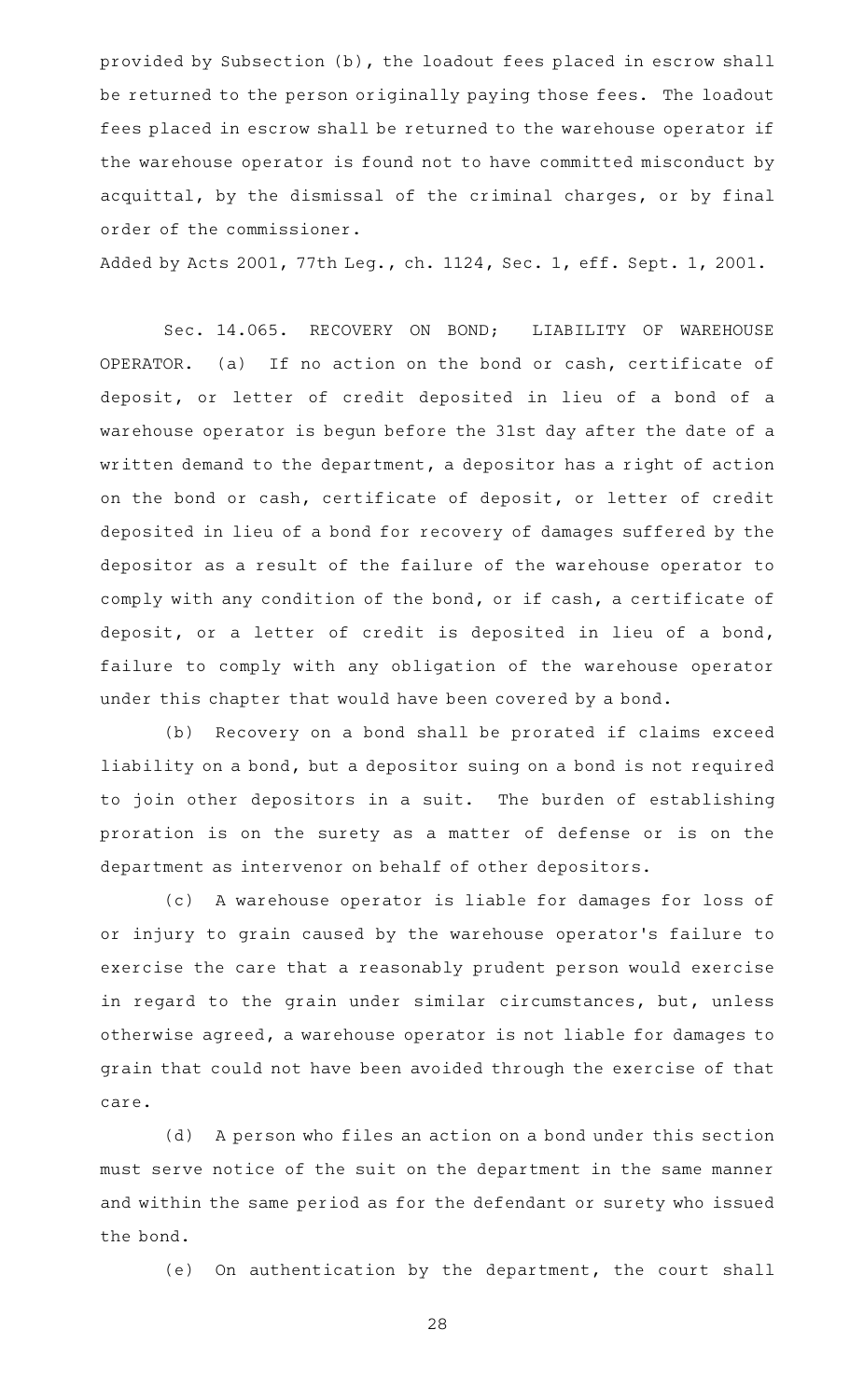accept into evidence as a public record any report prepared by the department under this chapter that describes potential bond claims by other depositors, regardless of whether any of those depositors are joined in the suit.

(f) A person is prohibited from filing a claim on an invalid receipt.

(g) An action under this section must be brought not later than the second anniversary of the date of expiration of the public grain warehouse license in effect at the time the claim arose.

(h) The department by rule may set a limitations period for filing claims with the department on a bond filed with the department or cash, a certificate of deposit, or a letter of credit deposited with the department in lieu of a bond. Renumbered from Sec. 14.010 and amended by Acts 2001, 77th Leg., ch. 1124, Sec. 1, eff. Sept. 1, 2001.

Sec. 14.066. APPEAL OF DEPARTMENT ACTION BY WAREHOUSE OPERATOR. (a) A department action or order affecting a warehouse operator under this chapter is appealable in accordance with this section unless the action involves agency rulemaking, the assessment of an administrative penalty, imposition of a license sanction, or any other action for which a specific administrative or judicial remedy is available under this chapter, Chapter [12](http://www.statutes.legis.state.tx.us/GetStatute.aspx?Code=AG&Value=12) of this code, or Chapter [2001](http://www.statutes.legis.state.tx.us/GetStatute.aspx?Code=GV&Value=2001), Government Code.

(b) Not later than the 10th day after the date the department takes an action or issues an order described by Subsection (a), the warehouse operator may serve notice on the department to appear in a district court of Travis County or the district court of the county in which the public grain warehouse is located. The court shall fix the time of the hearing not less than 3 days or more than 20 days after the date of service of the notice.

(c) The burden is on the warehouse operator to show by a preponderance of the evidence that the action taken or order issued by the department was not authorized under this chapter or, if authorized, was an abuse of the department 's discretion. Added by Acts 2001, 77th Leg., ch. 1124, Sec. 1, eff. Sept. 1, 2001. Amended by: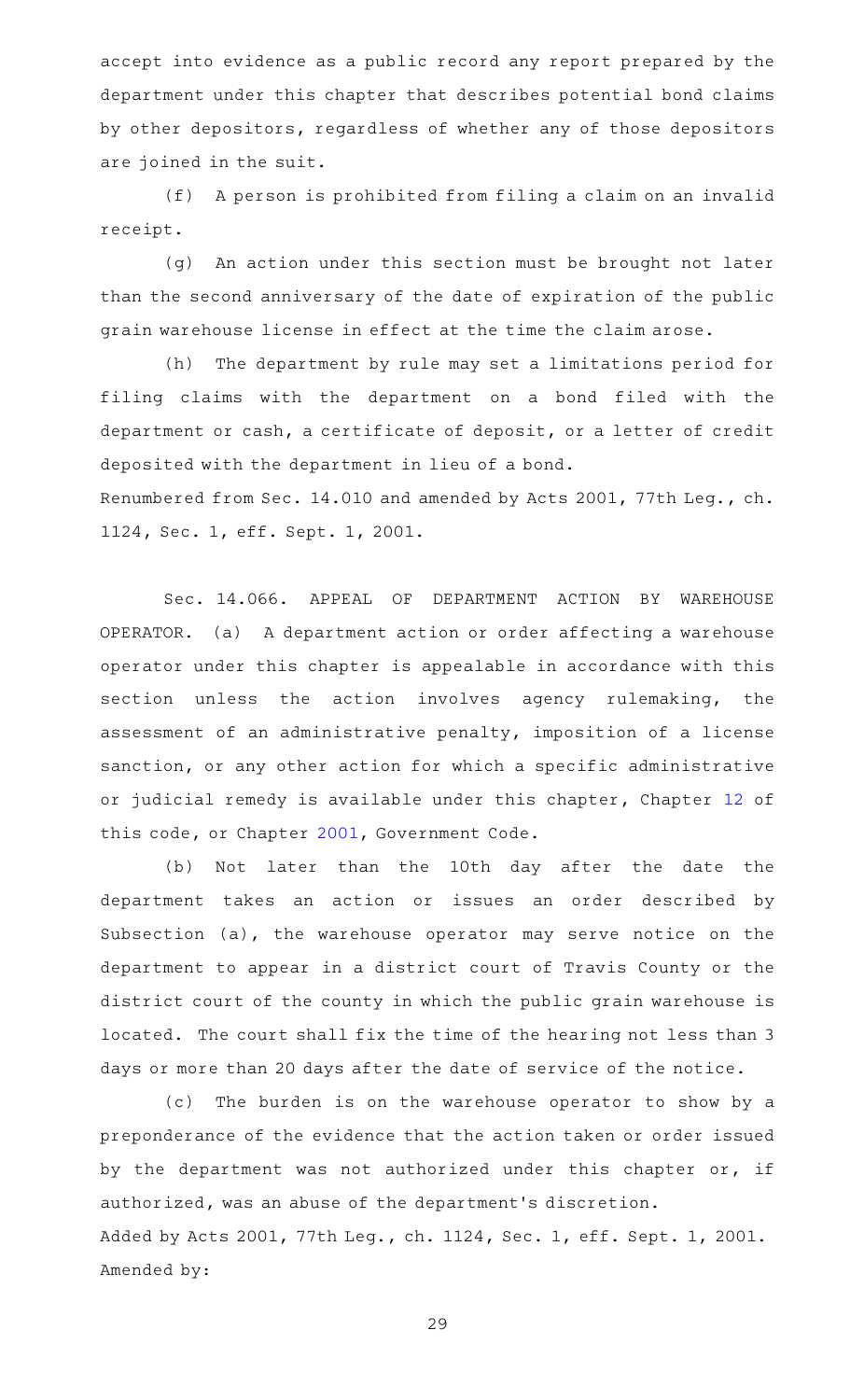Acts 2011, 82nd Leg., R.S., Ch. 168 (S.B. [248](http://www.legis.state.tx.us/tlodocs/82R/billtext/html/SB00248F.HTM)), Sec. 3, eff. September 1, 2011.

### SUBCHAPTER H. OFFENSES

Sec. 14.071. GENERAL PENALTY. (a) A person commits an offense if the person violates a provision of this chapter for which an offense is not expressly provided.

(b) An offense under this section is a Class B misdemeanor. Renumbered from Sec. 14.027 and amended by Acts 2001, 77th Leg., ch. 1124, Sec. 1, eff. Sept. 1, 2001.

Sec. 14.072. PENALTY FOR OPERATING WITHOUT A LICENSE. (a) A person commits an offense if the person:

(1) transacts any public grain warehouse business without first obtaining a license required by this chapter; or

(2) continues to transact public grain warehouse business after a license has been revoked or suspended, or the license holder has been placed on probation, except as permitted under Section [14.084.](http://www.statutes.legis.state.tx.us/GetStatute.aspx?Code=AG&Value=14.084)

(b) An offense under this section is a felony of the third degree.

(c)AAA person commits a separate offense for each day business prohibited by this section is carried on. Renumbered from Sec. 14.028 and amended by Acts 2001, 77th Leg., ch. 1124, Sec. 1, eff. Sept. 1, 2001.

Sec. 14.073. PENALTY FOR FRAUD. (a) A person commits an offense if the person:

(1) issues or aids in issuing a receipt or scale weight ticket knowing that the grain covered by the receipt or scale weight ticket has not been actually received at the grain warehouse;

(2) issues or aids in issuing a duplicate or additional negotiable receipt for grain knowing that a former negotiable receipt for the same grain or any part of the grain is outstanding except as permitted by Section [14.055;](http://www.statutes.legis.state.tx.us/GetStatute.aspx?Code=AG&Value=14.055) or

(3) fraudulently and without proper authority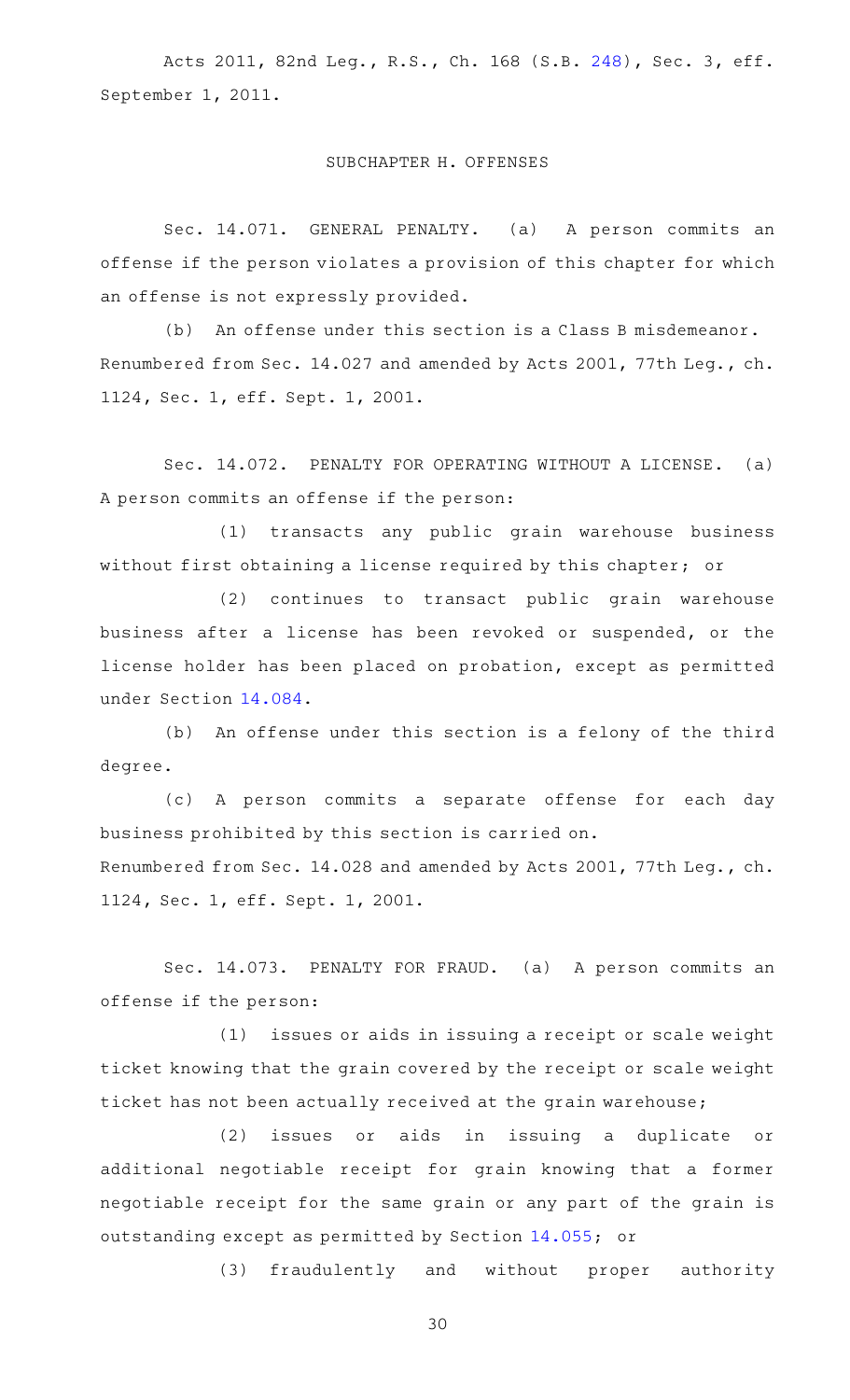represents, forges, alters, counterfeits, or simulates any license, scale weight ticket, or receipt provided for by this chapter.

(b) An offense under this section is a felony of the second degree.

Renumbered from Sec. 14.029 and amended by Acts 2001, 77th Leg., ch. 1124, Sec. 1, eff. Sept. 1, 2001.

Sec. 14.074. PENALTY FOR UNLAWFUL DELIVERY. (a) A person commits an offense if the person:

(1) delivers grain out of a public grain warehouse knowing that a negotiable receipt for the grain is outstanding and without possessing that receipt; or

(2) delivers grain out of a public grain warehouse:

(A) knowing that a nonnegotiable receipt or scale weight ticket is outstanding;

(B) without the prior approval of the person lawfully entitled to delivery; and

(C) without the delivery being shown on the appropriate records of the warehouse operator.

(b) It is an affirmative defense to prosecution under this section that the person's action is:

(1) a sale or other disposition of grain in lawful enforcement of a warehouse operator's lien;

(2) a warehouse operator's lawful termination of a storing, shipping, or handling agreement;

(3) a delivery to the person lawfully entitled to delivery;

(4) a delivery authorized by prior approval of the person lawfully entitled to delivery and the delivery is shown on the appropriate records of the warehouse operator;

(5) necessary to prevent destruction of the grain;

(6) taken under the order of a state or federal court;

(7) permitted by a rule of the department necessary to carry out this chapter.

or

(c) An offense under this section is a felony of the second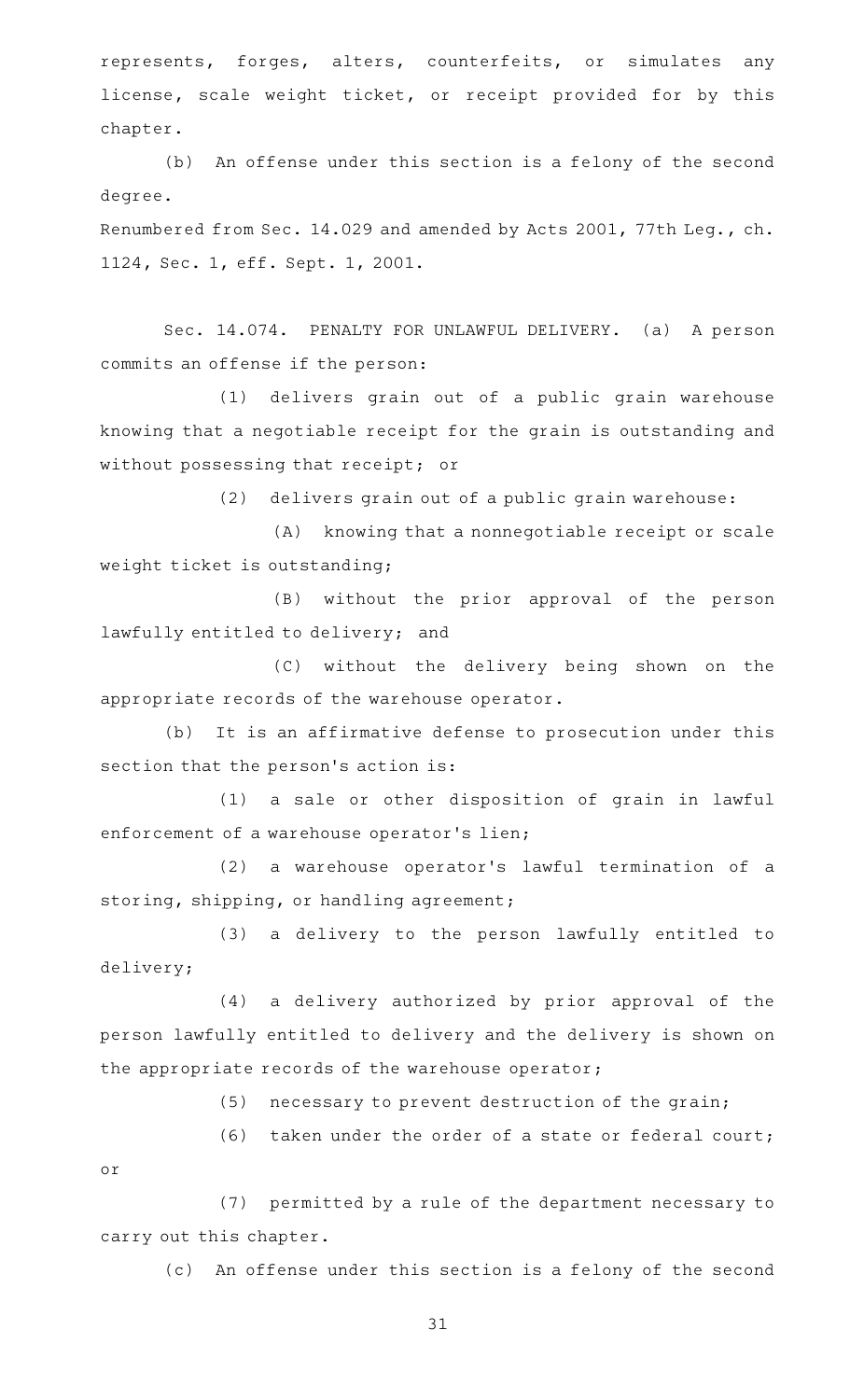degree.

Renumbered from Sec. 14.030 and amended by Acts 2001, 77th Leg., ch. 1124, Sec. 1, eff. Sept. 1, 2001.

Sec. 14.075. PENALTY FOR FRAUDULENTLY ISSUING A SCALE WEIGHT TICKET OR RECEIPT. (a) A person commits an offense if the person fraudulently issues or aids in fraudulently issuing a receipt or scale weight ticket knowing that it contains a false statement.

(b) An offense under this section is a felony of the second degree.

Renumbered from Sec. 14.031 and amended by Acts 2001, 77th Leg., ch. 1124, Sec. 1, eff. Sept. 1, 2001.

Sec. 14.076. PENALTY FOR CHANGING A RECEIPT OR SCALE WEIGHT TICKET AFTER ISSUANCE. (a) A person commits an offense if the person changes a receipt or scale weight ticket after its issuance.

(b) It is a defense to prosecution under this section that the change on the receipt or scale weight ticket is a notation by the warehouse operator for partial delivery or corrections made by the warehouse operator to reflect accuracy of accounts.

(c) An offense under this section is a felony of the second degree.

Renumbered from Sec. 14.032 and amended by Acts 2001, 77th Leg., ch. 1124, Sec. 1, eff. Sept. 1, 2001.

Sec. 14.077. PENALTY FOR DEPOSITING GRAIN WITHOUT TITLE. (a) A person commits an offense if the person:

(1) deposits grain without having title to the grain or deposits grain on which there is a lien or mortgage;

 $(2)$  receives for the grain a negotiable receipt; and

(3) negotiates the receipt for value with intent to deceive and without disclosing the person 's lack of title or the existence of a lien or mortgage on the grain.

(b) An offense under this section is a felony of the second degree.

Renumbered from Sec. 14.033 and amended by Acts 2001, 77th Leg., ch.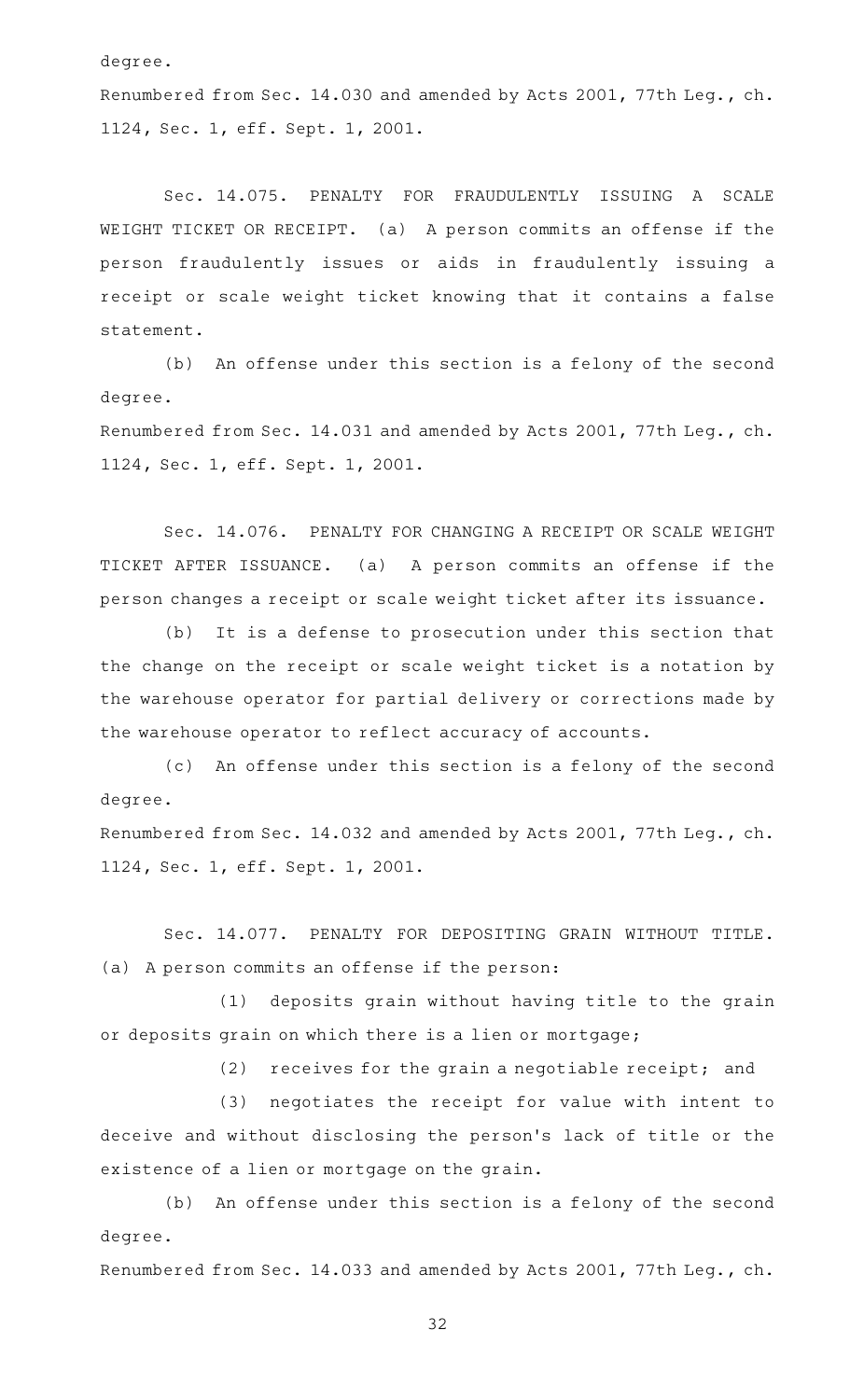1124, Sec. 1, eff. Sept. 1, 2001.

Sec. 14.078. PENALTY FOR STEALING GRAIN OR RECEIVING STOLEN GRAIN. (a) A person commits an offense if the person:

(1) obtains or exercises control over grain stored in a public grain warehouse without the owner 's effective consent and with the intent to deprive the owner of the grain;

(2) obtains from another person grain stolen from a public grain warehouse knowing that the grain is stolen; or

(3) exercises control over grain stolen from a public grain warehouse knowing that the grain is stolen.

(b) An offense under this section is a felony of the second degree.

Renumbered from Sec. 14.034 and amended by Acts 2001, 77th Leg., ch. 1124, Sec. 1, eff. Sept. 1, 2001.

Sec. 14.079. PENALTY FOR INTERFERING WITH SEALED WAREHOUSE OR DEPARTMENT INSPECTION OR INVESTIGATION. (a) A person commits an offense if the person:

(1) without the department's consent and with the intent to obstruct the department's regulation, management, or control of sealed grain, obtains or exercises control over grain stored in a building, bin, or other similar structure sealed by the department;

(2) breaks, removes, vandalizes, or otherwise interferes with a department seal placed on a building, bin, or other similar structure used for the receiving of grain for hire, shipping of grain for hire, storing of grain for hire, or handling of grain for hire;

(3) without the department's consent and with the intent to obstruct the department's regulation, management, or control of sealed grain, interferes with the department 's access to or control of grain stored in a building, bin, or other similar structure sealed by the department; or

(4) interferes with the lawful investigation or inspection of the facilities, records, or grain deposits of a public grain warehouse by a department inspector or other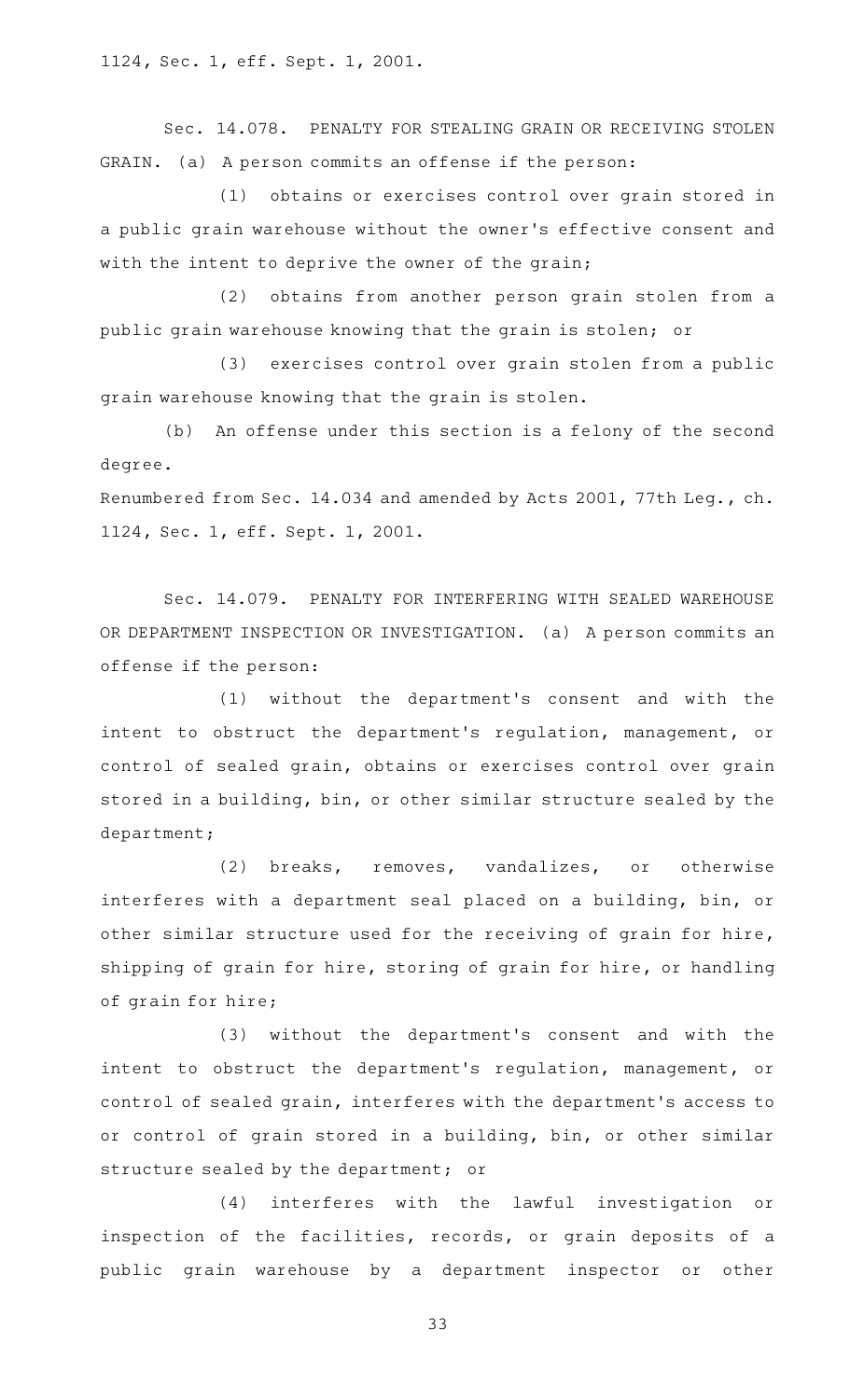department official.

(b) It is an affirmative defense to prosecution under this section that the person's action is:

(1) necessary to prevent destruction of stored grain or the sealed structure; or

(2) taken under the order of a state or federal court.

(c) An offense under this section is a felony of the third degree.

Added by Acts 2001, 77th Leg., ch. 1124, Sec. 1, eff. Sept. 1, 2001.

### SUBCHAPTER I. ENFORCEMENT

Sec. 14.081. OFFENSE IS VIOLATION; STANDARD OF PROOF. (a) Commission of an offense under this chapter is also a violation for purposes of administrative enforcement by the department.

(b) Proof of a violation under this chapter for purposes of administrative enforcement, by assessment of an administrative penalty or license sanction, is by a preponderance of the evidence.

(c) In an administrative enforcement action against a person for the commission of an offense under this chapter, the department is required to prove any intent element provided by the description of the offense.

(d) Both an administrative enforcement action and a criminal prosecution may be maintained against a person who violates this chapter.

Added by Acts 2001, 77th Leg., ch. 1124, Sec. 1, eff. Sept. 1, 2001.

Sec. 14.082. DISCOVERY OF SHORTAGE; REFUSAL OF INSPECTION. (a) If the department determines that a warehouse operator does not possess sufficient grain to cover outstanding receipts and outstanding scale weight tickets issued or assumed by the warehouse operator, or if a warehouse operator refuses or is unable to submit records or property for lawful inspection or the department is unable to conduct an inspection of the warehouse due to the condition of the warehouse or grain stored in the warehouse, the department may seal the warehouse to prevent delivery or receipt of grain except as authorized by the department, suspend the license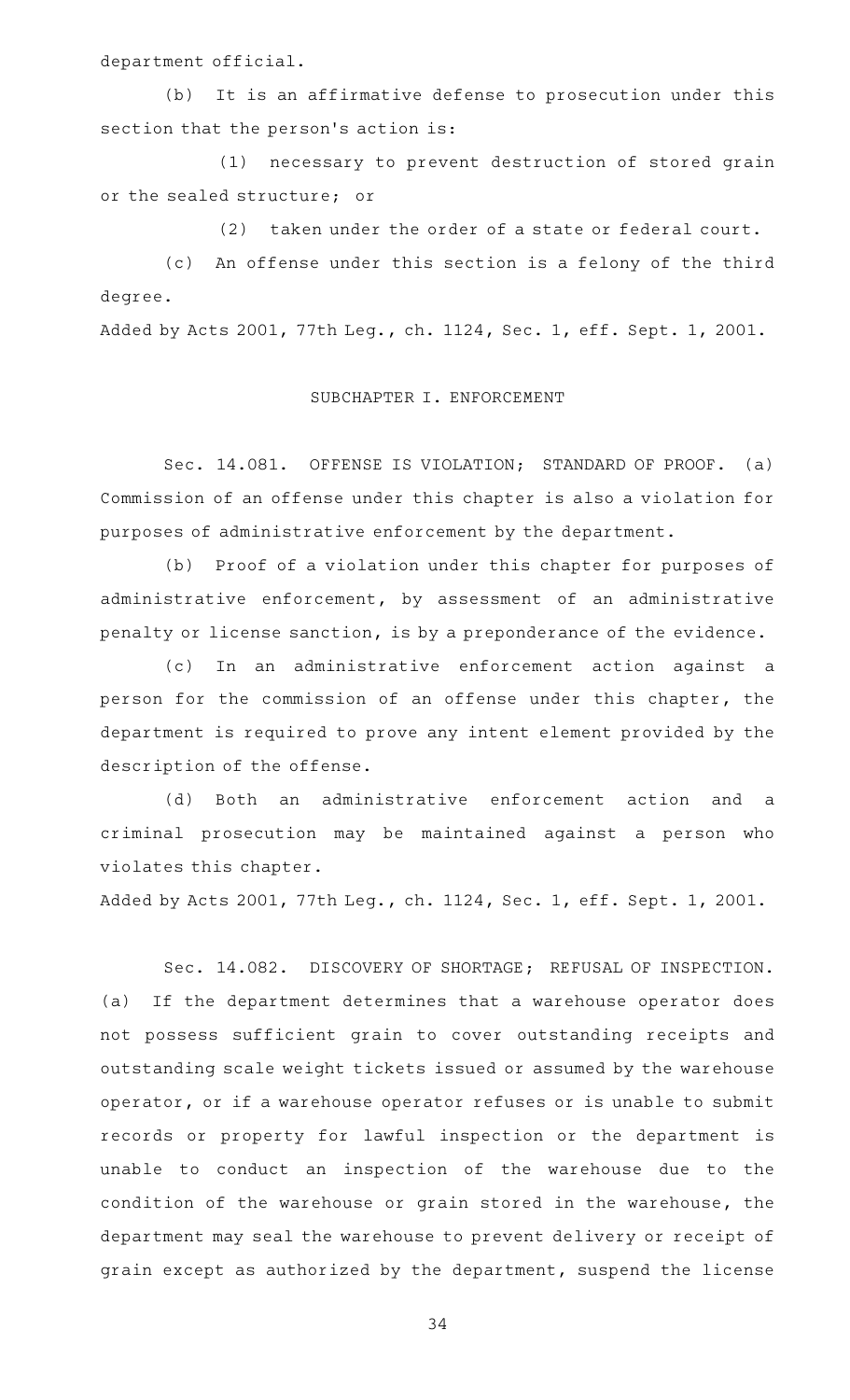of the warehouse operator, and give notice to the warehouse operator requiring the warehouse operator to submit records or property for lawful inspection, to correct any condition interfering with the department 's inspection of the warehouse or grain, or to cover a shortage of a particular type of grain by:

(1) storing to the credit of or delivering to each depositor affected by the shortage grain of the same type and quality that is stored at any of the warehouse operator 's licensed warehouses in this state and that has been designated as company-owned grain by the warehouse operator;

(2) purchasing and storing to the credit of or delivering to each depositor affected by the shortage grain of the same type and quality;

(3) selling company-owned grain of a different type and paying to each depositor affected by the shortage, on a pro rata basis, the market value of the depositor 's grain as determined on the day the shortage was discovered by the department; or

(4) using any combination of the remedies described by Subdivisions  $(1)-(3)$  or another fair and reasonable method for meeting the shortage approved by the department.

(b) A warehouse operator shall comply with the requirements of a notice issued under Subsection (a) within 24 hours of notification by the department or within a longer time allowed by the department. If the warehouse operator fails to comply, the department may petition the district court for the county where the warehouse operator's principal place of business is located, as shown by the license application, for a court order authorizing the department to take possession of:

 $(1)$  all or a portion of the grain located in the public grain warehouse or warehouses; and

(2) all relevant records and property of the warehouse operator.

(c) If the department takes possession of grain under Subsection (b), the department shall give written notice of its action to the surety on the bond of the warehouse operator and may notify the holders of all receipts and scale weight tickets issued for grain, as shown by the warehouse operator 's records, to present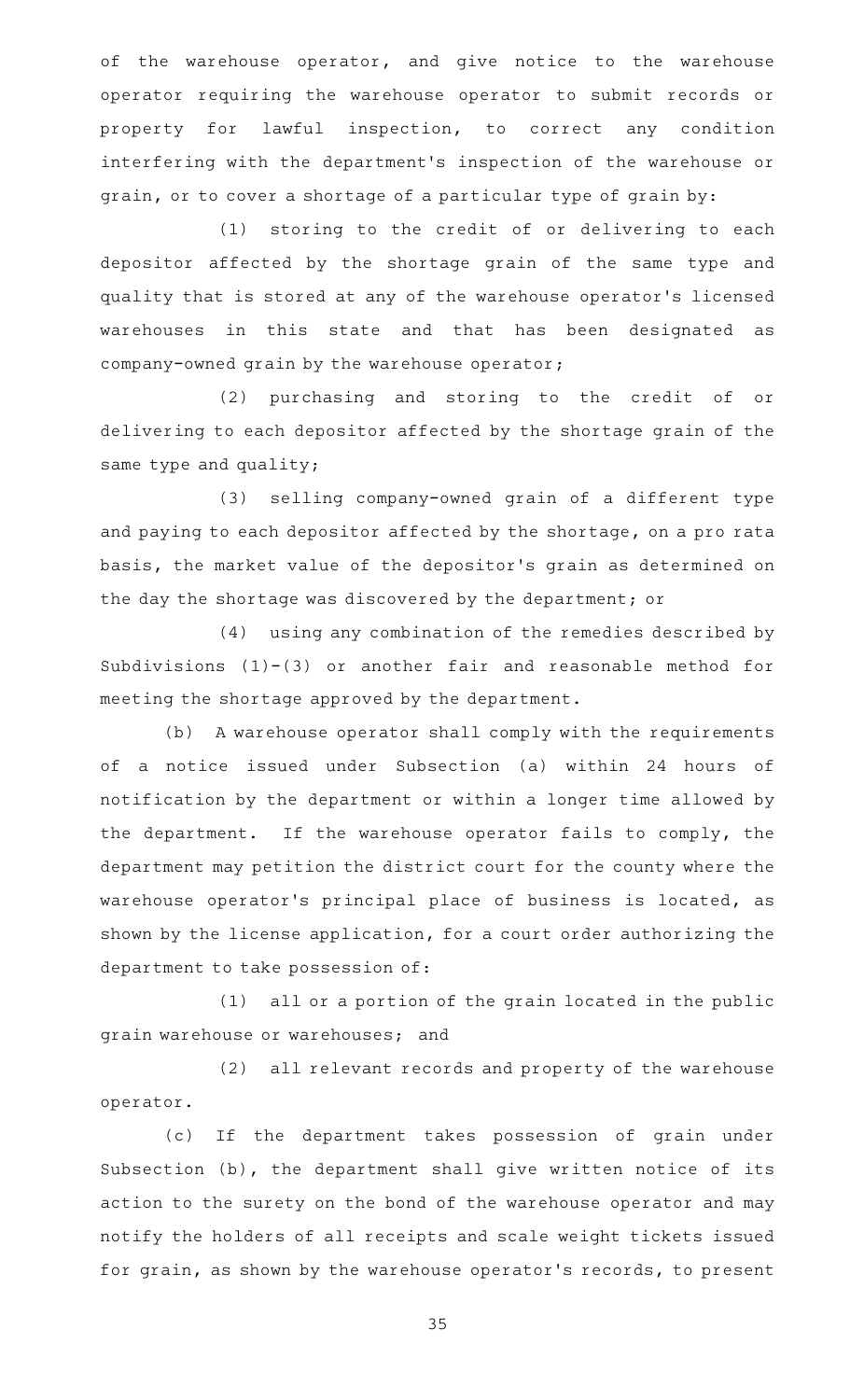their receipts or scale weight tickets for inspection or account for the absence of the receipts or scale weight tickets. The department may then audit and investigate the affairs of the public grain warehouse, especially with respect to the grain of which there is an apparent shortage. The purpose of the audit and investigation is to determine the amount of the shortage and, if practicable, to compute the shortage as to each depositor, as shown by the warehouse operator 's records. The department shall notify the warehouse operator and the surety on the warehouse operator 's bond of the approximate amount of the shortage. The department shall notify each depositor affected by the shortage by sending notice to the depositor 's last known address, as shown by the warehouse operator 's records.

(d) The department shall retain possession of grain obtained under this section until:

(1) the warehouse operator or surety on the bond satisfies the claims of all depositors, within the limitations on liability imposed by this chapter; or

(2) the court orders the department to surrender possession.

(e) If, during or after an audit or investigation authorized by this section or at any other time, the department has evidence that the warehouse operator is insolvent or unable to satisfy the claims of all depositors, the department may petition the district court for appointment of a receiver to operate or liquidate the business of the warehouse operator in accordance with law.

(f) A license suspension issued under this section remains in effect until lifted by the department through written notice to the warehouse operator or as provided by Section [14.066](http://www.statutes.legis.state.tx.us/GetStatute.aspx?Code=AG&Value=14.066). Renumbered from Sec. 14.024 and amended by Acts 2001, 77th Leg., ch. 1124, Sec. 1, eff. Sept. 1, 2001. Amended by:

Acts 2011, 82nd Leg., R.S., Ch. 168 (S.B. [248](http://www.legis.state.tx.us/tlodocs/82R/billtext/html/SB00248F.HTM)), Sec. 4, eff. September 1, 2011.

Sec. 14.083. DENIAL, REVOCATION, MODIFICATION, OR SUSPENSION OF LICENSE OR PROBATION. (a) The department may deny an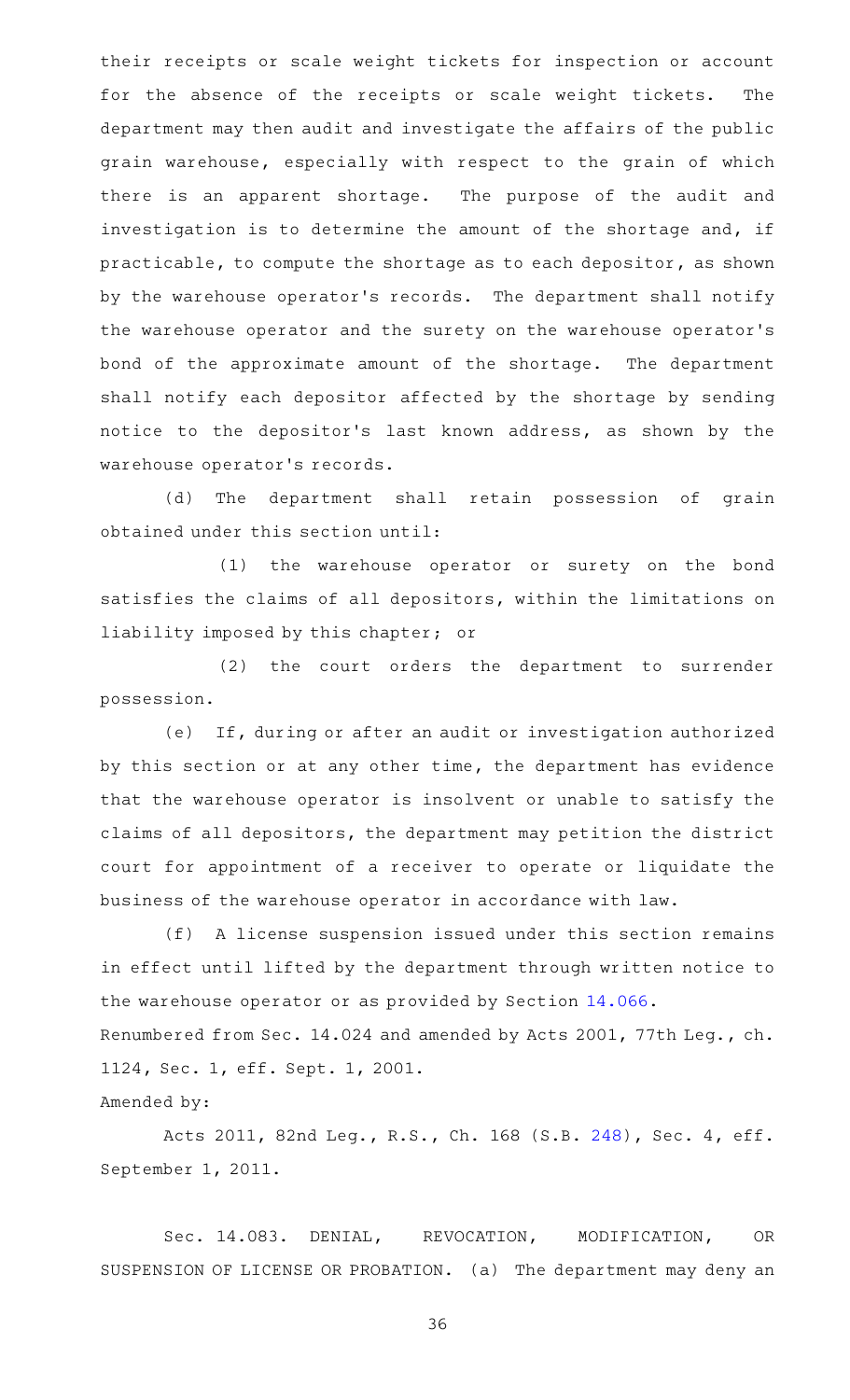application for a license or license renewal if the applicant fails to comply with a requirement of this chapter, a rule adopted by the department under this chapter, or a lawful order of the commissioner or the commissioner 's designee.

 $(b)$  The department may revoke, modify, or suspend a license or assess an administrative penalty against, place on probation, or reprimand a license holder for a violation of this chapter, a rule adopted by the department under this chapter, or a lawful order of the commissioner or the commissioner 's designee.

(c) In addition to or in lieu of a license suspension authorized by another provision of this chapter, if the department considers it necessary, the department may suspend a license and prohibit the movement of grain into or out of a warehouse for up to 30 days without a hearing. For good cause, a suspension under this subsection may be extended for additional periods of up to 30 days each, not to exceed a total of 90 days of suspension in a licensing period.

(d) During a period of license suspension or probation, the department may seal and restrict access to the warehouse operator 's buildings, bins, or other similar structures used to receive, store, ship, or handle grain, for hire, and require the warehouse operator to:

(1) maintain additional information in the records of the warehouse or report regularly to the department on matters that are the basis of the suspension or probation;

(2) limit practice to the areas prescribed by the department;

(3) operate under conditions or by methods prescribed by the department; or

(4) continue or renew professional education until the person attains a degree of skill satisfactory to the department in those areas that are the basis of the suspension or probation.

(e) Except as provided by Subsection  $(c)$ , if the department proposes to deny, revoke, modify, or suspend a person 's application or license or place a warehouse operator on probation, the person is entitled to a hearing conducted under Section [12.032.](http://www.statutes.legis.state.tx.us/GetStatute.aspx?Code=AG&Value=12.032) The decision of the department is appealable in the same manner as provided for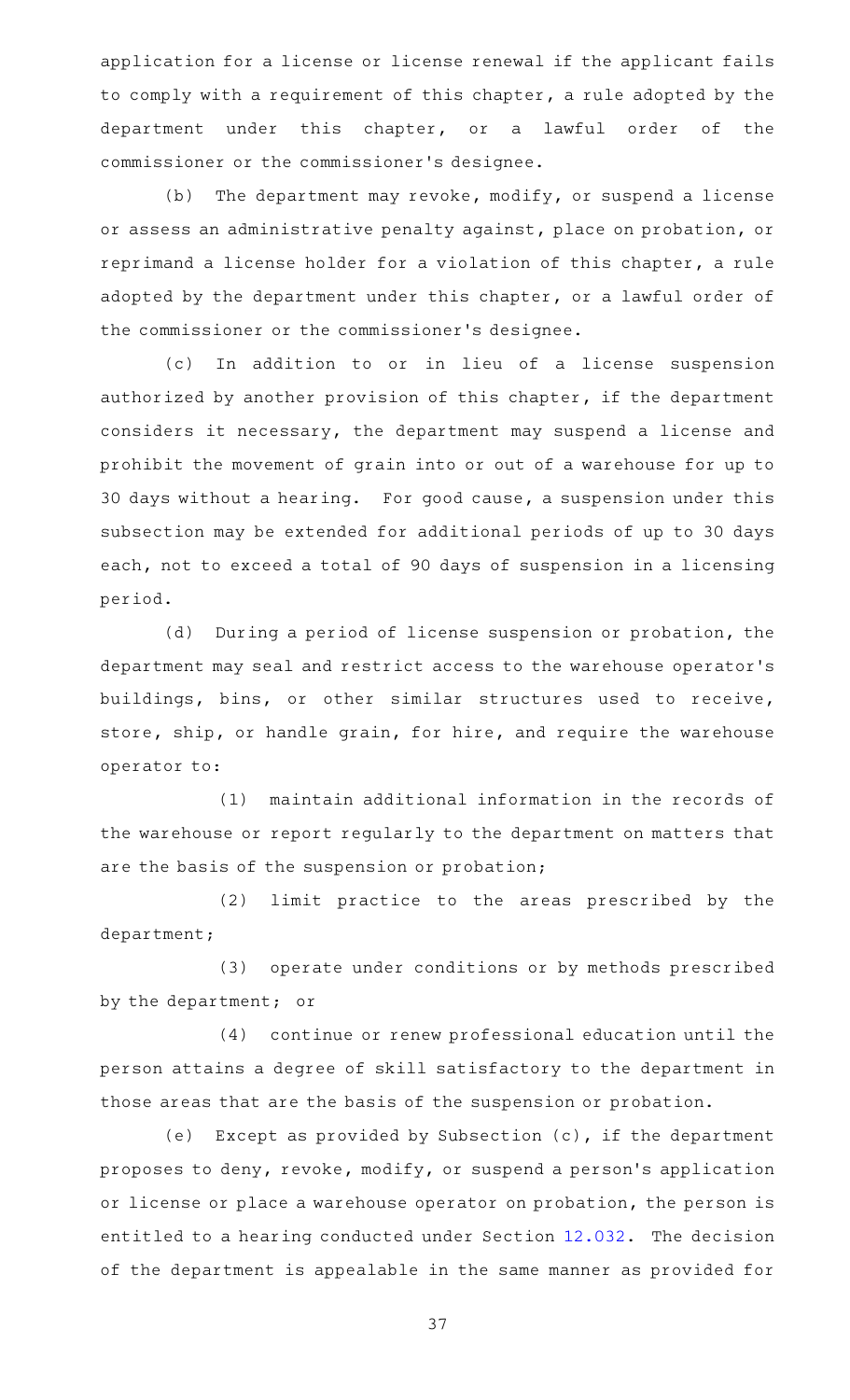contested cases under Chapter [2001,](http://www.statutes.legis.state.tx.us/GetStatute.aspx?Code=GV&Value=2001) Government Code.

(f)AAA license suspension under Subsection (c) remains in effect until lifted by the department through written notice to the warehouse operator or as provided by Section [14.066](http://www.statutes.legis.state.tx.us/GetStatute.aspx?Code=AG&Value=14.066) or until it expires by operation of law in accordance with the department 's notice of suspension or the limitations provided by Subsection (c). Amended by Acts 1995, 74th Leg., ch. 76, Sec. 5.95(49), eff. Sept. 1, 1995; Acts 1995, 74th Leg., ch. 419, Sec. 1.10, 3.07, eff. Sept. 1, 1995. Renumbered from Sec. 14.015 and amended by Acts 2001, 77th Leg., ch. 1124, Sec. 1, eff. Sept. 1, 2001. Amended by:

Acts 2011, 82nd Leg., R.S., Ch. 168 (S.B. [248](http://www.legis.state.tx.us/tlodocs/82R/billtext/html/SB00248F.HTM)), Sec. 5, eff. September 1, 2011.

Sec. 14.084. OPERATION AFTER REVOCATION OR SUSPENSION OF A LICENSE OR PROBATION. (a) If a license is revoked, the warehouse operator shall terminate, in a manner prescribed by the department, all arrangements concerning storing, shipping, handling, and purchasing or selling of grain.

(b) During a period of suspension of a license or probation, the warehouse operator:

(1) shall operate the warehouse in a manner prescribed by the department;

(2) may deliver grain previously received, subject to the department 's written conditions of suspension, if any; and

(3) may not receive grain for storing, shipping, or handling without the department 's written authorization. Renumbered from Sec. 14.016 and amended by Acts 2001, 77th Leg., ch. 1124, Sec. 1, eff. Sept. 1, 2001.

Sec. 14.085. INJUNCTION. (a) If, after notice, a warehouse operator refuses to comply with this chapter, the department may apply for an injunction in a district court in Travis County or in a district or county court in the county where the warehouse is located.

(b) The courts of this state are vested with jurisdiction to issue a temporary or permanent injunction against: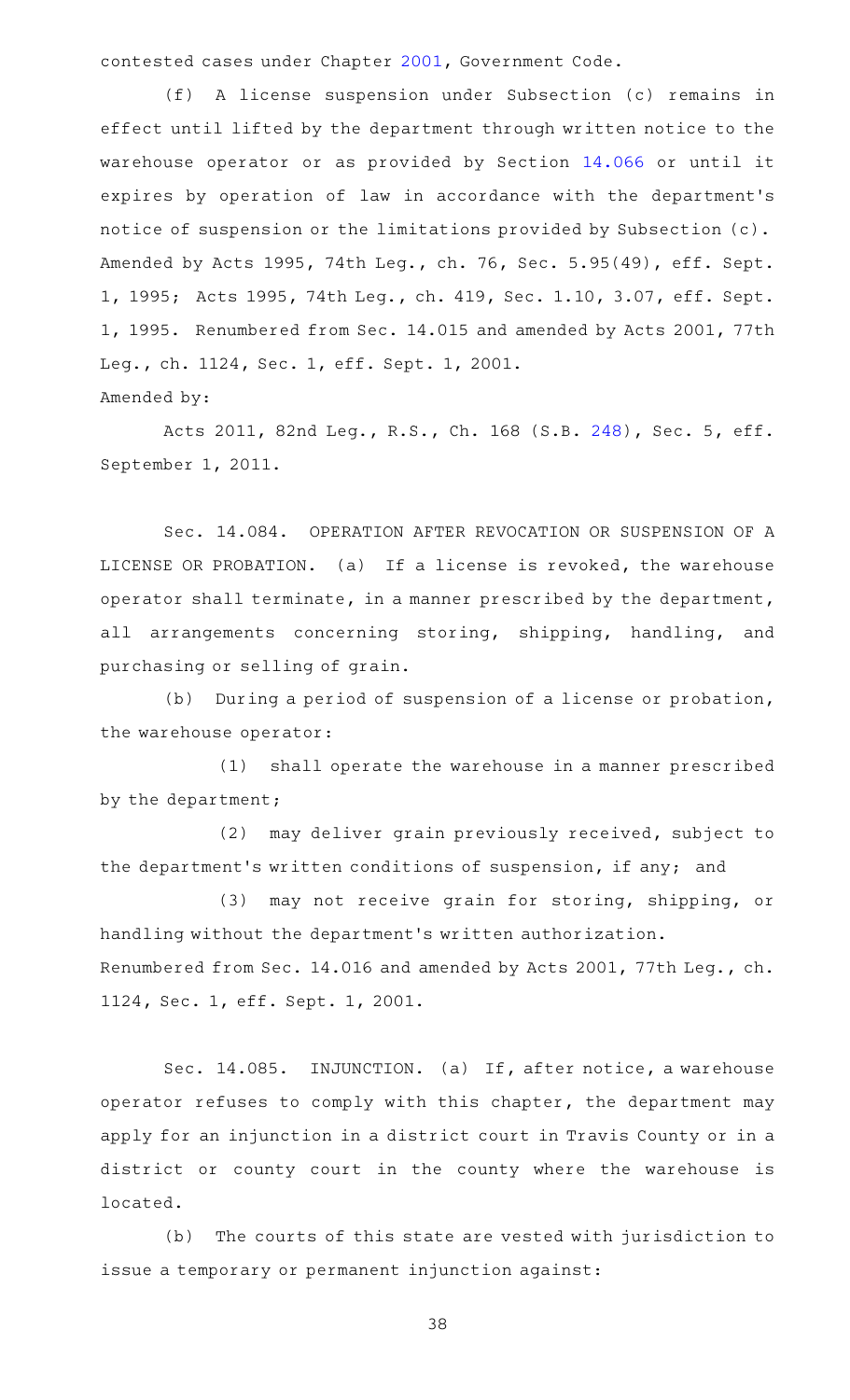(1) operation of a public grain warehouse or issuance of receipts or scale weight tickets either without a license or during a period of suspension of a warehouse operator 's license or during a period when the warehouse operator is under probation;

(2) interference by any person with the carrying out by the department, or by a receiver appointed under this chapter, of duties and powers granted by this chapter; or

(3) any other violation of this chapter for which injunctive relief is an appropriate remedy.

(c) The notice provided for in Subsection (a) shall be delivered to the warehouse operator not less than 10 business days before the date the department applies for an injunction under Subsection (b)(1).

(d) The notice provided for in Subsection (a) shall be delivered to the warehouse operator not less than two business days before the date the department applies for an injunction under Subsection (b)(2) or (3).

Renumbered from Sec. 14.025 and amended by Acts 2001, 77th Leg., ch. 1124, Sec. 1, eff. Sept. 1, 2001.

Sec. 14.086. CIVIL PENALTY. (a) A person who violates this chapter is liable for a civil penalty of not less than \$500 or more than \$10,000 for each violation. Each day a violation occurs or continues may be considered a separate violation for purposes of a civil penalty assessment.

(b) On request of the department, the attorney general or the county attorney or the district attorney of the county in which the violation is alleged to have occurred shall file suit to collect the penalty. The attorney general, a county attorney, or a district attorney may file suit under this section without a request from the department.

(c) A county attorney, a district attorney, or the attorney general shall sue in the name of the state for the collection of a penalty provided by this section.

(d) A civil penalty collected under this section shall be deposited in the state treasury to the credit of the general revenue fund. All civil penalties recovered in suits initially instituted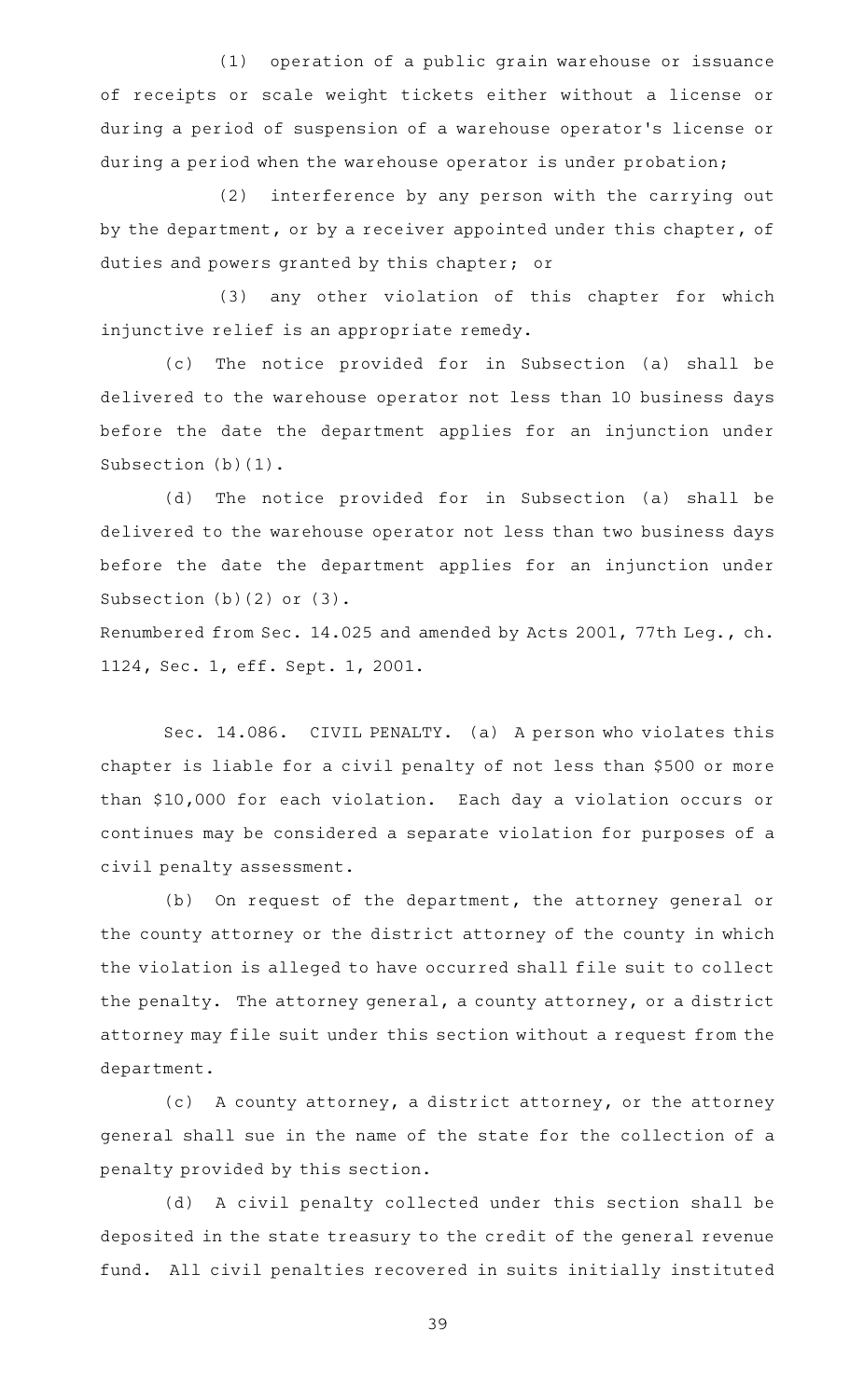by a local government or governments under this section shall be divided equally between the state and the local government or governments, with 50 percent of the recovery to be paid to the general revenue fund and the other 50 percent to be paid equally to the local government or governments initially instituting the suit.

(e) A civil penalty may not be collected for any violation that constituted the basis for a department proceeding to assess an administrative penalty, regardless of whether the department was successful in obtaining a judgment for the administrative penalty. Added by Acts 2001, 77th Leg., ch. 1124, Sec. 1, eff. Sept. 1, 2001.

Sec. 14.087. RECOVERY OF COURT COSTS. (a) On prevailing in an action commenced by the department through the attorney general under this chapter, the department and the attorney general are each entitled to recover:

- $(1)$  investigation costs and fees;
- (2) reasonable attorney's fees;
- $(3)$  court costs; and

 $(4)$  other costs relating to the action, including the cost of depositions and other forms of discovery and copying charges.

(b) The costs recoverable under this section are in addition to other relief available to the department or attorney general. Renumbered from Sec. 14.0262 and amended by Acts 2001, 77th Leg., ch. 1124, Sec. 1, eff. Sept. 1, 2001.

Amended by:

Acts 2011, 82nd Leg., R.S., Ch. 168 (S.B. [248](http://www.legis.state.tx.us/tlodocs/82R/billtext/html/SB00248F.HTM)), Sec. 6, eff. September 1, 2011.

Sec. 14.088. VENUE. (a) Venue for a criminal prosecution under this chapter is in the county in which the alleged offense occurred.

(b) Except for an action for injunctive relief, venue for a civil action under this chapter commenced by the attorney general or a county or district attorney, either independently or on behalf of the department, is in any county in which all or part of the cause of the action accrued.